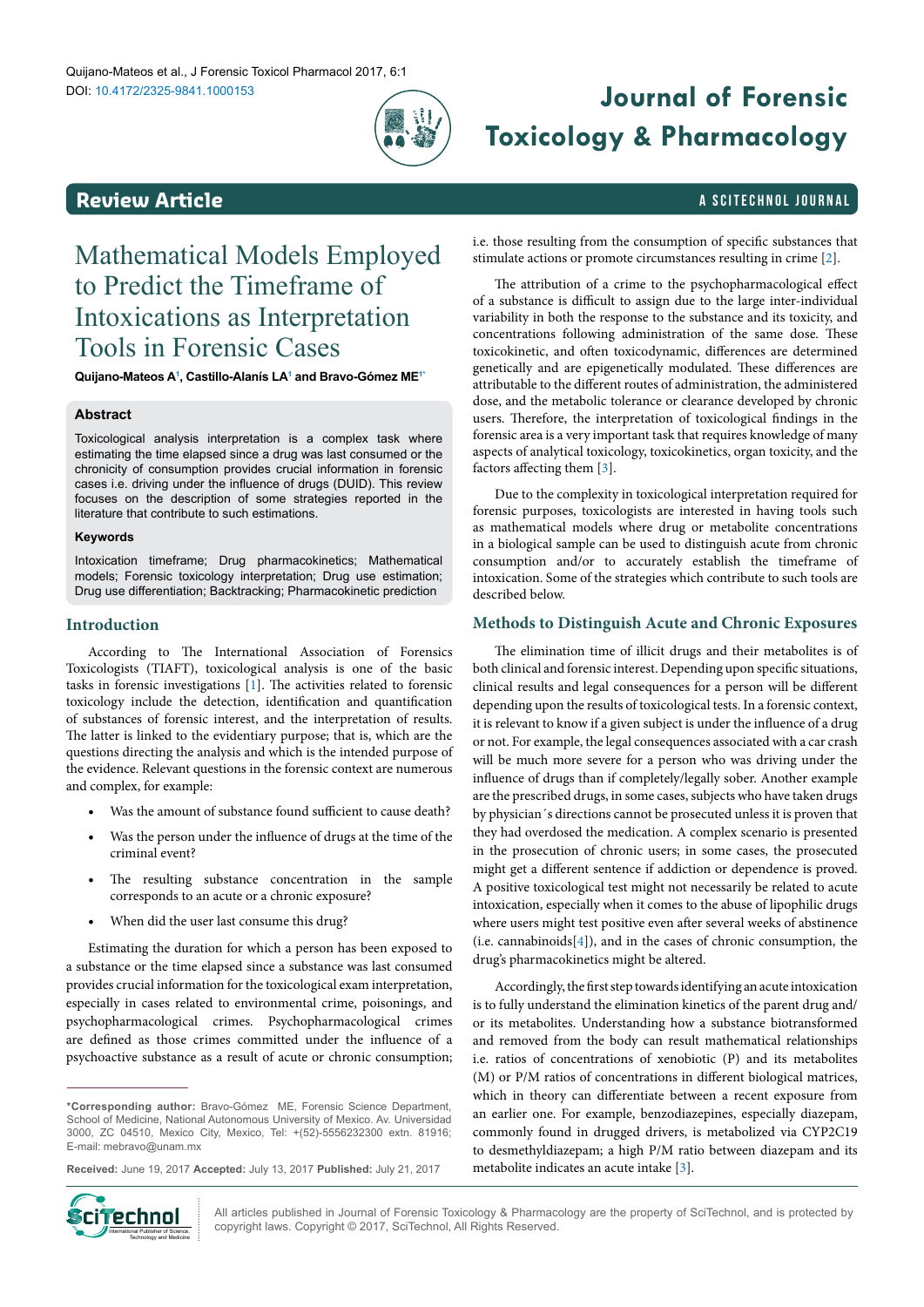# *doi: 10.4172/2325-9841.1000153*

# **Controlled administration studies**

A popular approach to profiling drug and metabolite elimination patterns consists of a controlled administration of drugs to volunteers followed by monitoring of drug and its metabolites in urine and other samples like oral fluid, whole blood, and plasma.

The most representative studies where analysis of biological matrices follows the controlled administration of some abuse drugs have been focused on cannabis, MDMA and amphetamines, cocaine, heroin and opiates and ethyl alcohol, and are described below.

#### **Cannabis**

Cannabinoids, ∆(9)-tetrahydrocannabinol (THC) and their metabolites are highly lipophilic structures, so they tend to concentrate and have prolonged elimination time, accumulating over time in lipid tissue [\[4,](#page-6-2)[5\]](#page-6-4). Slow release of the drug from fat and significant enterohepatic circulation contribute to THC's long terminal elimination half-life in plasma, reported as greater than 4.1 days in chronic marijuana users [[6](#page-6-5)]*.* After the initial distribution phase, the rate-limiting step in the elimination of THC is its redistribution from lipid depots to blood [[7](#page-6-6)[,8\]](#page-6-7). Consequently, to differentiate a recent use from residual excretion is necessary if the probative interest demands it, i.e. detoxification patients or judicial programs in some countries that routinely collect urine from individuals on parole that were ordered to attend a rehabilitation program.

One of the most comprehensive studies to differentiate the recent use of Cannabinoids was conducted by Anizan et al. [[9](#page-6-8)]. The body fluids (blood, urine and oral fluid) of frequent and occasional consumers were monitored from 19 h before to 30 h after smoking a 6.8% THC cannabis cigarette. Concentrations of Δ(9)-Tetrahydrocannabinol (THC), 11-hydroxy-THC (11-OH-THC), 11-nor-9-carboxy-THC (THCCOOH), cannabidiol (CBD), cannabinol (CBN), THCglucuronide, and 11-nor-9-carboxy-THC-glucuronide (THCCOOglucuronide) were compared, when possible, in different matrices. Usually, detection of a drug in oral fluid means a recent consumption; however, the usefulness of this biological matrix is limited in time, as the substance disappears quickly. In this study, the parent THC and metabolites like THCCOOH, CBD, and CBN and their proportion to THC where quantified by 2D-GC-MS. Results showed that THCCOOH in oral fluid could indicate oral administration of cannabis and that time detection extension could help distinguish chronic form occasional smokers [[9\]](#page-6-8).

Regarding blood and plasma samples, distinguishing recent use of cannabinoids is a more difficult task. The concentrations of THC and 11-OH-THC are significantly higher in frequent smokers compared with occasional smokers at most sampling times and at all sampling times for THCCOOH and THCCOO-glucuronide. It has been suggested that the presence of CBD, CBN, or THC-glucuronide could indicate recent use, but their absence does not exclude it [[10\]](#page-6-9). Toennes et al. [[11\]](#page-6-10) studied pharmacokinetic properties of THC in occasional and heavy users in cannabis and placebo conditions, from the results, it must be noted that cannabinoid (parent drug and metabolites) blood concentrations from heavy users in a late elimination phase may be difficult to distinguish from concentrations measured in occasional users after acute cannabis use [[11](#page-6-10)]. Despite the extensive work, differentiating occasional from frequent users relies mainly on time detection of the same markers, which makes an accurate interpretation for forensic purposes difficult to achieve.

Regarding urine samples, extended urinary THC excretion in chronic cannabis users precludes its use as a biomarker of new

drug exposure, so important efforts have been performed by some authors to select more suitable metabolites to identify recent use. In a sequential series of urine specimens from individuals who abstained from intake of cannabis, there can occasionally be urine specimens that have higher concentrations of THCCOOH than previous samples [[12](#page-6-11)-[14](#page-7-0)]. This could be a result of residual excretion of drug that has been stored in the body following chronic cannabinoid use. Most of these increases in concentration appear to be related to individuals' hydration states that are determined by fluid intake, environmental temperature, levels of activity, disease states, and a multitude of other variables. Manno et al [\[14\]](#page-7-0) first suggested that urinary THCCOOH could be normalized to urinary creatinine concentration to account for specimen dilution [[14](#page-7-0)], this normalizing also makes the excretion pattern more predictable. They recommended a quotient cutoff of ≥1.5 to identify new drug use. However, Huestis and Cone found that the greatest accuracy (85.4%) in predicting new cannabis use is achieved when paired specimens collected at least 24 hours apart had a quotient of ≥0.5 for the [THCCOOH]/[creatinine] in specimen 2 divided by the [THCCOOH]/[creatinine] for specimen 1[[12](#page-6-11)]. Fraser and Worth compared both criteria for new use in a group of 26 chronic marijuana users and they found a false-negative rate of 7.4% with the Huestis guideline and 24% with the Manno rule [\[15](#page-7-1)] They extended the study to include 37 chronic marijuana users with at least 48 hours between specimens; with the >0.5 cutoff, new drug use was identified in 80– 85% of cases [[16](#page-7-2)]*.*

Also, other metabolites which are not routinely measured as 11-OH-∆9THC [[17](#page-7-3)] and glucuronides [[18](#page-7-4)] have been studied as biomarkers of recent use of cannabinoids. In the latter study THCCOOH, THC-glucuronide, and THCCOOH-glucuronide were quantified by liquid chromatography-tandem mass spectrometry within 24 h of collection. All analytes were measurable in all frequent smokers' urine and in some of the occasional smokers' urine samples [\[18\]](#page-7-4); An absolute percentage difference of ≥50% between 2 consecutive THC-glucuronide-positive samples with a creatininenormalized concentration of ≥2 μg/g in the first sample predicted the type of cannabis smoking with efficiencies of 93.1% in frequent and 76.9% in occasional smokers within 6 h of first sample collection, so this consideration provides a possible means of identifying recent cannabis intake in cannabis smokers' urine within a short collection time frame after smoking [[18](#page-7-4)].

# **MDMA**

MDMA, or ecstasy, is excreted as unchanged drug, 3,4-methylenedioxyamphetamine (MDA), and free and glucuronidated/ sulfated 4-hydroxy-3-methoxymethamphetamine (HMMA), and 4-hydroxy-3-methoxyamphetamine (HMA) metabolites. MDMA and Methylenedioxy derivatives undergo a more extensive metabolism than the prototype compounds (amphetamines), and the amount of unaltered drug excreted in urine is usually smaller. Comparison of renal and total clearance of MDMA shows that about 80% of the drug is cleared metabolically through the liver, and about 20% of the dose is excreted unaltered in urine. A similar recovery has been reported for 3,4-dihydroxymetamphetamine (HHMA). Higher recovery rates have been detected for 4-hydroxy-3-methoxymetamphetamine (HMMA), the main metabolite found in urine (>20%), with less than 2% of the dose excreted as MDA [\[19](#page-7-5)[–21](#page-7-6)]. The elimination half-life of MDMA, is in the range of 6–9 hours [\[19](#page-7-5)[,22](#page-7-7)], is lower than those reported for amphetamine and metamphetamine. Due the speed of the elimination, some strategies have been developed in order to find biomarkers of consumption detectable for longer time.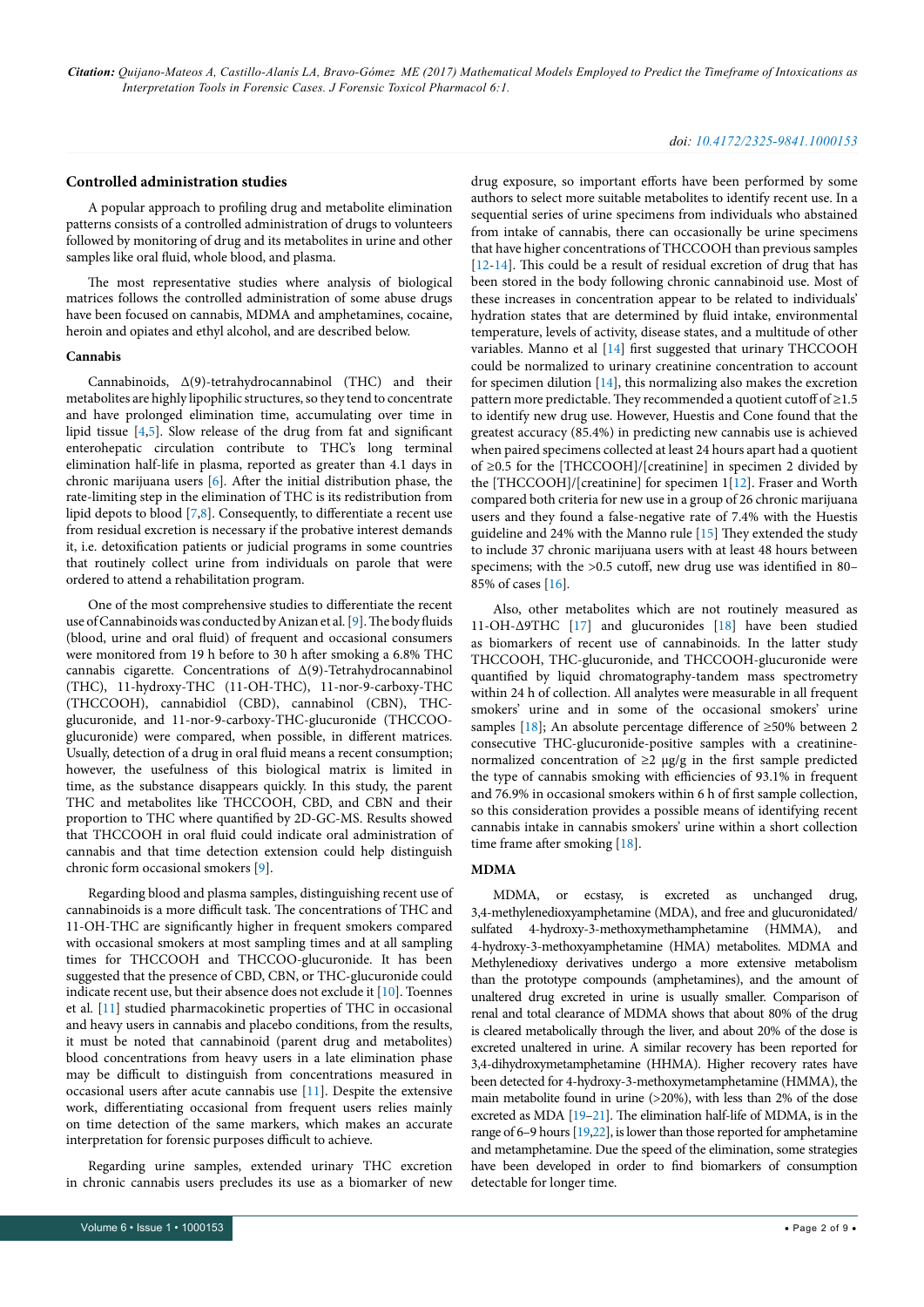Abrahams et al. [\[23](#page-7-8)] aimed to describe the pattern and timeframe of excretion of MDMA and its metabolites in urine. Placebo, 1.0 mg/kg, and 1.6 mg/kg oral MDMA doses were administered double-blind to healthy adult MDMA users on a monitored research unit. HMMA last detection exceeded MDMA's by more than 33 h after administration; Identification of HMMA as well as MDMA increased the ability to identify positive specimens but required hydrolysis. Measurement of urinary HMMA provides the longest detection of MDMA exposure yet is not included in routine monitoring procedures [\[23](#page-7-8)].

Another strategy is based on its stereoselective metabolism. MDMA has a chiral centre at the α-carbon [\(Figure 1](#page-2-0)) with a pair of enantiomers [\[24\]](#page-7-9), although the racemic mixture is usually consumed.

The enantiomers may show different pharmacological activity and body disposition [\[25\]](#page-7-10). The (*S*)-isomers of 3,4-methylenedioxymetamfetamine (MDMA) is responsible for the psychostimulant and entactogenic activities as compared with the hallucinogenic properties of the (R)-isomers [[26](#page-7-11)]. Stereoselective weight, a low protein binding (around 20%) and a metabolism for MDMA [\[27\]](#page-7-12) has been reported. The (*R*)- and (*S*)-enantiomers of racemic MDMA exhibit different dose-concentration curves. In plasma, S-MDMA is eliminated at a higher rate, most likely due to stereoselective metabolism [[28](#page-7-13)], the more active S-enantiomer had a reduced Area Under the Curve (AUC) and shorter half-life than (*R*)-MDMA [\[29](#page-7-14)]. In general, all metabolites (Phase I and Phase II) exhibited changes in enantiomeric disposition over time. Schwaninger et al. [\[28\]](#page-7-13) characterized metabolites enantiomeric disposition with a study of controlled administration scheme. MDA, HMMA, DHMA sulfate, and HMMA glucuronide were mainly excreted as (*S)*-enantiomers within the first 24 h after ingestion, but higher percentages of (*R)*-enantiomers were noted after 24 h. Concerning the time of first detection, no differences were observed for the two enantiomers, but generally, detectability tended to be longer for (*R)*-enantiomers, although for MDA, DHMA and HMMA no significant differences were observed. Pizarro et al. [\[30\]](#page-7-15) reported similar findings concerning MDA metabolite, the initial *R/S* ratios is <1, but total urinary excretion over 72 h is comparable when (*R)* and (*S)*-enantiomers amounts are compared [\[30\]](#page-7-15). Furthermore, *R/S* HMMA ratios determined after conjugate cleavage were about 1 after 24 h, and about 2 in total [\[30\]](#page-7-15). *R/S* ratios over time shown low intersubject variability and a dependence on time after ingestion, but not on MDMA doses administered, accordingly proper cut-off *R/S* values may distinguish between recent (within 24 h) MDMA consumption and earlier ingestion. *R/S* ratios for DHMA and HMMA, as only minor metabolites, were generally detectable only in the first 24 h after ingestion, thereby providing further indication of recent MDMA consumption [\[28\]](#page-7-13).

<span id="page-2-0"></span>

#### **Cocaine**

Cocaine (COC), a psychoactive drug from the coca leaf, is the second-most identified drug of abuse in drug-testing programs. Cocaine is taken for its intense euphoric and stimulatory effects, despite well-documented cardiotoxic effects [\[31\]](#page-7-16). This compound is primarily metabolized by the liver to two major, inactive metabolites: benzoylecgonine (BE) and ecgonine methyl ester (EME) [[32\]](#page-7-17). Immunoassays to detect cocaine are targeted against the metabolite benzoylecgonine and use a cut-off of 300 ng/mL. An intravenous dose of 20 mg cocaine can be detected for 1.5 days. Street doses (administered via different routes) are detectable up to 1 week, and extremely high doses up to 3 weeks [\[33\]](#page-7-18).

Cone et al. [\[34\]](#page-7-19) reported the urinary excretion patterns and terminal elimination kinetics for cocaine (COC) and 8 metabolites: benzoylecgonine (BE), ecgonine methylester (EME), norcocaine (NCOC), benzoylnorecgonine (BNE), m-hydroxy-BE (m-HO-BE), p-hydroxy-BE (p-HO-BE), m-hydroxy-COC (m-HO-COC), and p-hydroxy-COC (p-HO-COC); following approximately equipotent doses of cocaine by the intravenous (IV), smoking (SM), and inhalation (IN) routes of administration. m-HO-BE demonstrated the longest half-life (mean range 7.0-8.9 h), and cocaine displayed the shortest (2.4-4.0 h) [[34](#page-7-19)]. Klette et al. [\[35](#page-7-20)] proposed measurement of nonhydrolytic cocaine metabolites (m-HO-BE, p-HO-BE, and BE) in urine as a means of differentiation between adulteration or "doping" of urine specimens and true cocaine exposure [\[35\]](#page-7-20). These metabolites exhibit the longest half-lives and are frequently detected along with BE, although at lower concentrations and consequently shorter detection times [\[34\]](#page-7-19). Isenschmid et al. [[36](#page-7-21)] studied the plasma from 10 human subjects at various intervals after administration of two rapid doses of cocaine (COC), either intravenously or by smoking, and multiple doses by smoking and intravenously confirming that BE is the main metabolite of COC in blood; EME, when present, did not exceed 5% of the BE concentration. They concluded that EME arises primarily as a result of non-metabolic (*in vitro*) hydrolysis of COC in blood. The presence of significant quantities of EME in urine is probably due to accumulation [\[36\]](#page-7-21). Consequently, detection of metabolites produced only by oxidative metabolic pathways (m-HO-BE, p-HO-BE, and BNE) and not by hydrolysis, would serve as irrefutable evidence that cocaine had been consumed recently by an individual [\[34\]](#page-7-19), dismissing the adulteration of the sample and errors associated with non-enzymatic hydrolysis.

Jufer et al. [\[37\]](#page-7-22) investigated the effects of chronic oral cocaine administration in healthy volunteer subjects with a history of cocaine abuse. Subjects were housed on a closed clinical ward and were administered oral cocaine in up to 16 daily sessions. Plasma and saliva specimens were collected periodically during the dosing sessions and during the one-week withdrawal phase at the end of the study. Two phases of urinary elimination of cocaine and metabolites were observed. An initial elimination phase was observed during withdrawal that was similar to the elimination pattern observed after acute dosing. A terminal elimination phase was also observed for cocaine metabolites which suggests that cocaine accumulates in the body with chronic use resulting in a prolonged terminal elimination phase for cocaine and metabolites [[37](#page-7-22)]. Since analysis of urine matrix is not able to distinguish from cocaine urinary elimination accumulated in body as result of chronic use, another approach related with the use of an alternative matrix as oral fluid has been proposed to overcome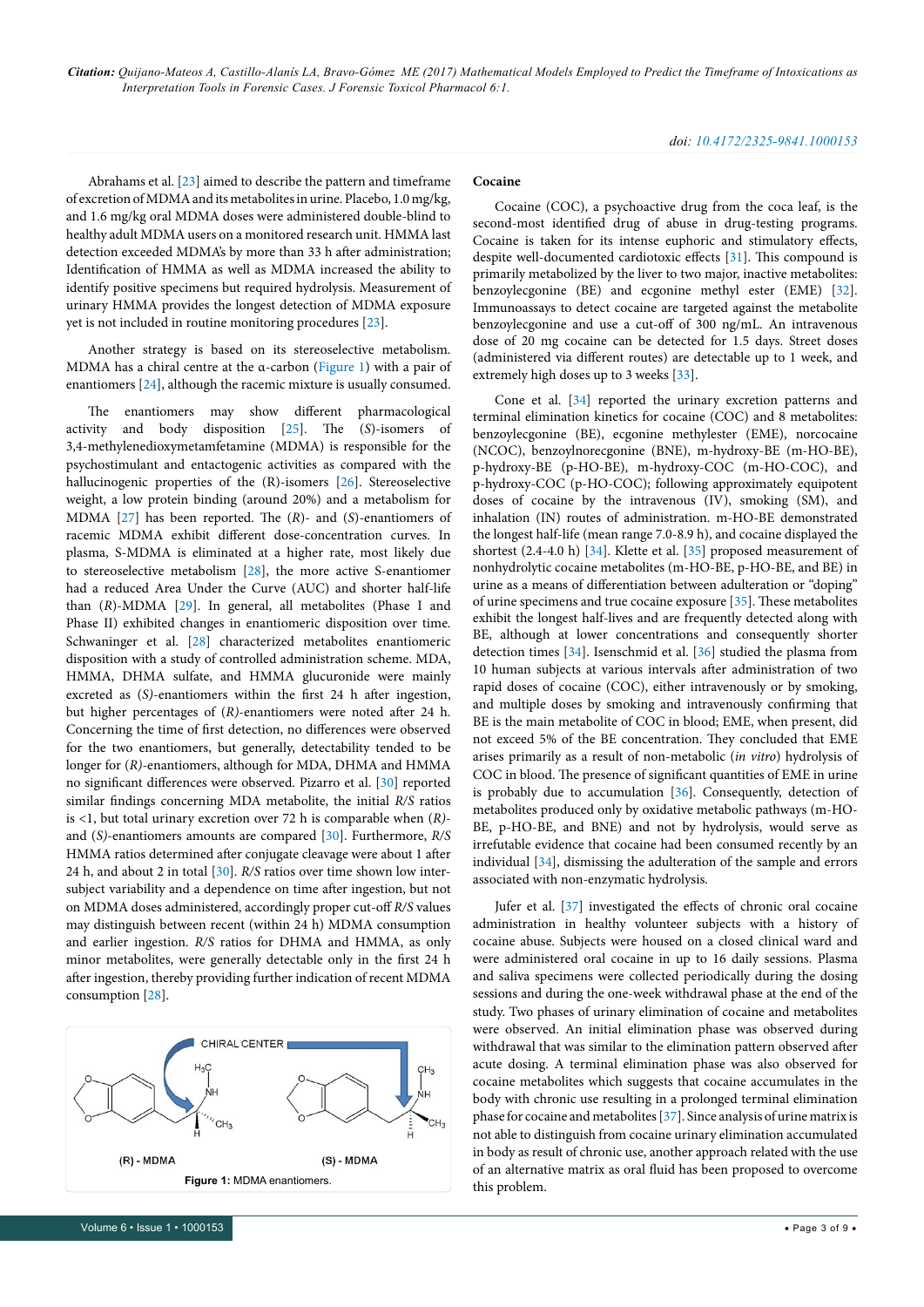# *doi: 10.4172/2325-9841.1000153*

Oral fluid is an attractive alternative matrix for drug testing, with a non-invasive and directly observed collection, but there are few controlled cocaine administration studies to guide interpretation. Scheidweiler et al. [\[38\]](#page-7-23) observed that BE:COC and EME:COC ratios in oral fluid generally increased over time, indicating that a specimen containing high concentrations of cocaine relative to BE and EME suggests recent cocaine use [[38](#page-7-23)].

### **Heroin and opiates**

Smith et al. [[39](#page-7-24)] reported a comprehensive examination of pharmacokinetics, pharmacodynamics, detection times, opiate immunoassay performance, and urine excretion profiles following single doses of heroin administered to human subjects via smoking and intravenous routes. The parameters studied were not significantly dependent on route of administration [\[39\]](#page-7-24). Beck et al. [\[40](#page-7-25)] evaluated the usefulness of the heroin metabolite 6-acetylmorphine (6-AM) as the primary analytical target in combination with morphine in the screening assay. Urine samples from patients undergoing heroin substitution treatment were investigated for 6-AM and opiates. By comparing 6-AM and opiate screening results at different cut-off levels, it was observed that 7-8% of the samples and 12.5% of the patients with detectable 6-AM had an unexpected low content of free and total morphine in the urine. It was concluded that 6-AM is a valuable target analyte in the screening of drugs of abuse in urine and may be used in combination with opiate screening in clinical testing [[40](#page-7-25)]. On the same line of work, Cone et al*.* [\[41\]](#page-7-26) reported the urinary excretion patterns of 6-acetylmorphine (6-AM), free morphine, and total morphine for six human subjects who received single doses of 3.0 and 6.0 mg of heroin hydrochloride. Following heroin administration, 6-AM was excreted rapidly with a range of 2-8 h at the most sensitive cut-off limit, this short detection time limits the usefulness of 6-AM as a marker for identification of heroin abusers to a period immediately after drug use. After morphine and codeine administration, no 6-AM was detected by GC/MS above the 0.81-ng/mL detection limit of the assay so the presence of 6-AM in urine can be interpreted with confidence to mean that heroin, or 6-AM, was administered within 24 h of specimen collection [[41](#page-7-26)]. Different from heroin abuse, Oyler et al. [[42](#page-7-27)] investigated the occurrence of hydrocodone excretion in urine specimens of subjects who were administered codeine. Confirmation of hydrocodone in a urine specimen was always accompanied by codeine detection, confirming that hydrocodone can be produced as a minor metabolite of codeine in humans and may be excreted in urine [[42](#page-7-27)]. Further studies to differentiate hydrocodone and codeine recent consumption are needed.

# **Ethyl alcohol**

Ethyl alcohol is a legal and socially accepted recreational drug. Its abuse may cause numerous problems for the individual and society. Casualties of car accidents caused by drunk drivers, aggressive behavior, family problems and decrease of effective work are the main problems connected with alcohol abuse. Alcoholism is one of the most frequent dependences among people. The early detection of alcohol abuse could allow for faster introduction of treatment, and this makes diagnostics essential to problem solving. The easiest and most effective way of proving recent alcohol consumption is confirming its presence in biological samples taken from the individual. However, the main disadvantage of this method is the short window detection for ethanol, because of its high speed of elimination process. Many biochemical laboratory markers of low consumption, abuse or alcohol dependence have been introduced for several last years. However,

their clinical utility is limited by half-life in biological fluids [[43\]](#page-7-28). Nowadays, in order to prevent and have a better control of alcohol abuse, markers that could provide a better view of short and long term ethanol consumption are in frequent use. Ethyl alcohol in the body causes many qualitative and quantitative disturbances in biochemical metabolites that could be used as markers of its consumption. Cylwik et al. [[43\]](#page-7-28) explored the usefulness of non-oxidative metabolites of ethanol as a new markers of recent alcohol consumption, such as: fatty acid ethyl esters (FAEEs), ethyl glucuronide (EtG), ethyl sulphate (EtS) and phosphatidylo ethanol (PEth).The diagnostic value of those markers for detection of recent consumption seems to be higher than commonly used laboratory tests because the time of detection in biological fluids occur between that of the short-term (ethanol, methanol, HTOL/ HIAA index) and long-term markers (CDT, GGT MCV), that is, between one day and one week [[43](#page-7-28)] Sulfate conjugation is a normal but minor metabolic pathway for ethanol in humans, and EtS a common constituent in the urine after alcohol intake. It is also indicated that the concurrent determination of EtS and EtG will improve sensitivity, when being used as biomarkers of recent drinking [[44](#page-7-29)]. Additionally, because EtG and FAEEs can be detected in hair for months, they can be used as an indicators of chronically harmful alcohol consumption [[45](#page-7-30)].

### **Monitored abstinence studies**

Another approach consists of quantification of parent drugs and/or their metabolites during monitored abstinence of volunteers. Although the windows for detection are described for cannabis in oral fluid  $[46-48]$  $[46-48]$  $[46-48]$  $[46-48]$ , urine  $[48-50]$ , and blood  $[48,51]$  $[48,51]$  $[48,51]$ ; for cocaine in plasma and saliva [\[52\]](#page-8-1), and in urine [[50](#page-7-33)[,53\]](#page-8-2); and for heroin and barbiturates in urine [[50](#page-7-33)]; the differentiation between an occasional and a chronic user cannot be noticed, nor is there a model for elimination prediction.

Although the studies made with either approach provide useful information, the variable control is less than perfect as samples might come from both occasional and frequent users, as well as polydrug users [\[50](#page-7-33)].

# **Methods to Estimate the Timeframe of Drug Use and Backtracking Calculation**

Once the use of a drug has been established, another concern for the forensic toxicologist is estimating time interval elapsed since the last drug use and the time of sample collection. Knowing the timeframe of drug use and an accurate estimation of the time elapsed since the last drug use is important in the studies related to clinical trials, road accidents [[54\]](#page-8-3), and human performance evaluation [\[55](#page-8-4)], among others. Back-calculation requires knowledge of the pharmacology of the relevant substance, particularly its pharmacokinetics. In some cases, this time lapse can be calculated considering pharmacokinetic parameters [\[56\]](#page-8-5). To rightfully prove the use or influence of a drug in human performance, toxicologists must keep in mind that the halflife of some analytes can be very short depending upon the matrix tested for it. For example, if a sample of urine is tested for a specific drug or metabolite, then the analyst should consider its elimination ratio in the same matrix. On the other hand, the toxicologist should be aware that the identification of a substance does not necessarily mean recent drug use or influence in human performance, i.e. Niedbala et al. [[57\]](#page-8-6) reported that two subjects who did not smoke cannabis but were in the room when others smoked had some positive screening but no confirmed oral fluid cannabinoid tests [\[57](#page-8-6)], however, data in the literature is limited.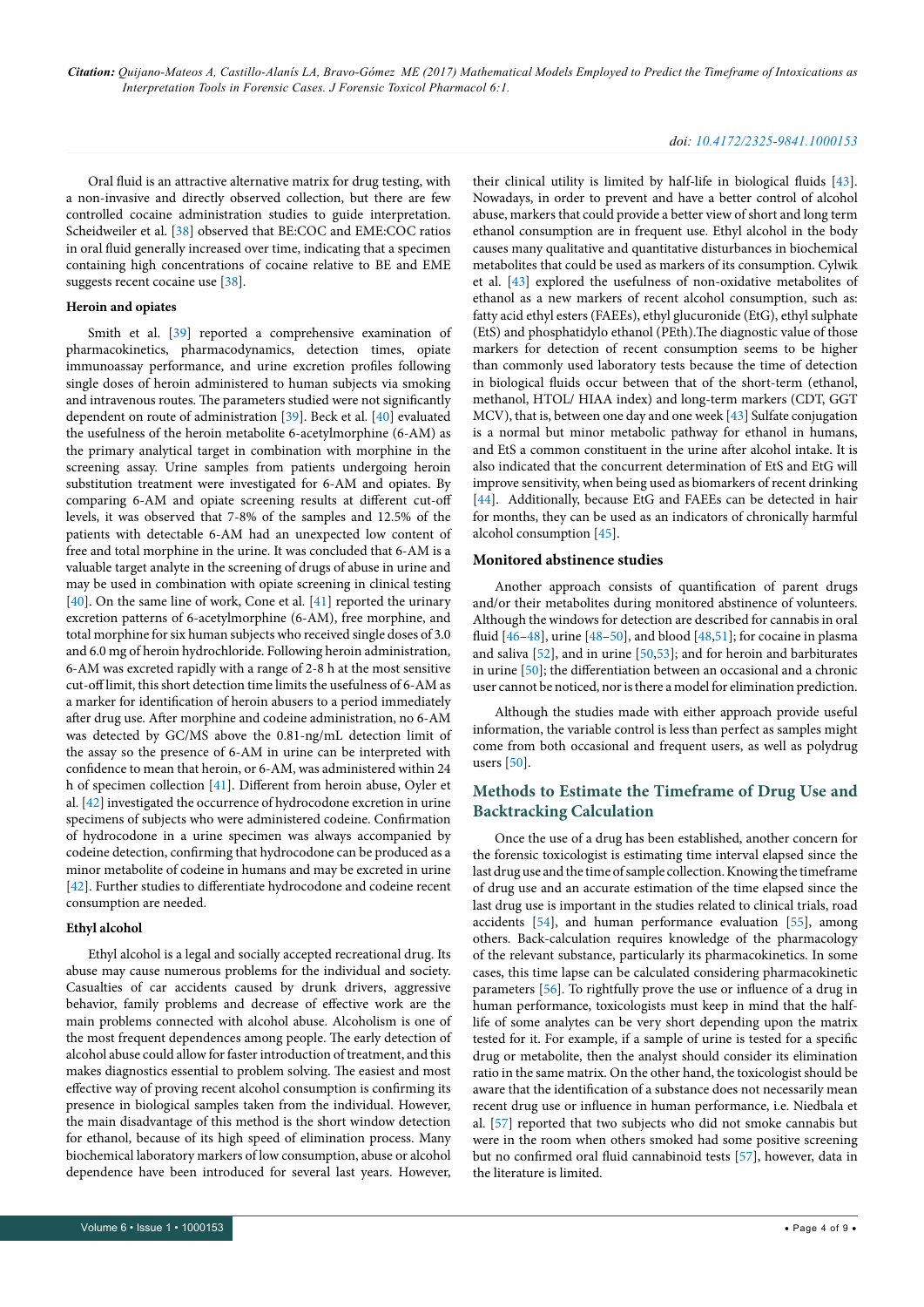The simplest methods for backtracking calculations are derived from basics pharmacokinetics. After administration, the concentration of drug in blood rises to a maximum (Cmax) during the absorption phase and begins to decline during the distribution and elimination processes, usually adjusting to an exponential curve that relates plasma concentration and time. If the details of the curve are known, it is possible to predict drug concentrations at any point on the curve. However, calculations are often restricted to the elimination phase unless details of dose and time of administration are known. Some information is needed to allow the curve to be defined and difficulties arise if insufficient information is available. Typically, all that is known is the concentration of the drug of interest measured in a blood specimen at a given time. The shape of the curve in the elimination phase can adopt a variety of forms, depending on the dose of substance taken and its distribution and metabolism. For most drugs, the rate of elimination depends on the concentration of drug present and a constant proportion of the drug is eliminated in a given time interval and the curve is exponential (Equation 1).

$$
C_t = C_0 e^{-kt}
$$

Where:  $C_t$  is the drug concentration at time t;  $C_0$  is the theoretical drug concentration, which would be obtained if the drug had been administered at time t=0 and distributed immediately around the blood in circulation; k is the elimination rate constant

However, for a few drugs given in high doses, including alcohol, a constant amount of drug is eliminated per unit of time and the curve is effectively linear allowing the simplest backtracking calculation [\[56\]](#page-8-5).

In some cases, the elimination process is advanced and the drug or even its metabolites in other matrices should be considered for estimating the temporality. Elimination kinetics of a substance allows inferring the type of exposure through the analysis of concentrations in different biological matrices, considering that each biological matrix has some utility range resulted of half life of each substance and its metabolites. This is a very simple approach to discern the time that has elapsed in some exhibitions. It is generally accepted that the detection time is longest in hair, followed by urine, sweat, oral fluid, and blood [\(Figure 2\)](#page-2-0). Windows of detection depend mainly upon the dose administered, the route of administration, the frequency of drug use, interindividual metabolic and renal clearing variation, the sample matrix, its pH and concentration (urine, oral fluid), the analyte to be determined, as well as the sensibility on the analytical method and the sample preparation [[33](#page-7-18)]. In blood or plasma, most drugs of abuse can be detected at ng/mL levels for 1 or 2 days. In urine, the detection time of a single dose is 1.5 to 4 days; however, in chronic users, drugs of abuse can be detected in urine for approximately 1 week after last use depending upon the drug, and in extreme cases even longer in cocaine and cannabis users. In oral fluid, drugs of abuse can be detected for 5-48 hours at after use at ng/mL levels [[55](#page-8-4)].

The right conclusions when interpreting urine drug tests are derived from appropriate, thorough and cautious testing. For



example, when two or more consecutive urine samples coming from the same individual are positive, it's crucial to correctly identify if the individual has taken the drug in-between the sampling times [[55\]](#page-8-4). The window of detection of drugs in urine is essential, as well as for other matrices. However, sometimes a greater accuracy to determine the time of drug influence is necessary. It's possible to get better time predictions through the interpolation of the analytes concentrations in different matrices [\[58](#page-8-7)].

The interpretation of the results of toxicological tests and the estimation of the temporality of intoxication can be improved if they consider more specific pharmacokinetic or physicochemical properties of each drug in order to develop models and approaches. Studies have been made regarding detection time for drugs of abuse by means of controlled administration in volunteers going through detoxification, frequently with chronic administration [[55](#page-8-4)]. Such experimental models developed to calculate the time frame of intoxication for several drugs are presented below.

# **Cannabis**

Currently, studies aim to evaluate impairment through the estimation of the timeframe of drug use and the relation of pharmacokinetic parameters [\[59](#page-8-8)]. Unlike in the case of alcohol use, cognitive impairment due to cannabis use is not easily related to plasmatic concentrations of THC or its metabolites. This phenomenon is due to the fact that the maximum effects can occur at times different from maximum plasmatic concentration. The effects on the brain occur while the concentration of the active analyte decreases. This process is called hysteresis [[60](#page-8-9)]. Sites of action (receptors CB1 and CB2) are often within the brain or peripheral nerve tissues, and it is important to understand the processes and time frames for the drugs to reach and leave these sites. Pharmacokinetic and pharmacodynamic studies have allowed establishing a relation between blood THC and its metabolites concentrations. THC is absorbed and distributed quickly to the tissues; once the blood/tissue equilibrium is achieved; a direct correlation between blood THC and its effect is observed. It is also worth mentioning that THC, like other lipophilic drugs, can accumulate in fatty tissue and thus, becomes detectable in urine for months after its last use; hence, distinguishing a recent becomes a challenging task.

Many studies have found a relationship between cannabis dose and performance impairment including impaired coordination, tracking, perception, vigilance, impaired perceptual motor speed, accuracy, and multitasking, all important requirements for safe driving [\[61](#page-8-10)–[64](#page-8-11)]. Evidence suggests that recent smoking and/ or blood THC concentrations 2–5 ng/mL are associated with substantial driving impairment, particularly in occasional smokers. [[62](#page-8-12)]. However, most of these studies did not attempt to correlate plasma or blood THC concentrations with observed effects but demonstrated that impairment depends upon the time after use, with most subjects showing no impairment 24 hours after administration. Few studies have focused on the estimation of the last drug use. There are 2 reported models to estimate the last cannabis use by means of cannabinoid plasmatic concentrations determination. One predictive model uses the plasmatic concentration of THC, while the second model is based on the ratio of THCCOOH/THC concentrations [\[60,](#page-8-9) [65](#page-8-13)]. Both Models were found to predict the time of last use in about 90% of cases. These mathematical models were further evaluated in other controlled drug administration study to extend the validation by Figure 2: Window of detection of drugs in different biological matrices. <br>use of a large number of plasma samples collected after administration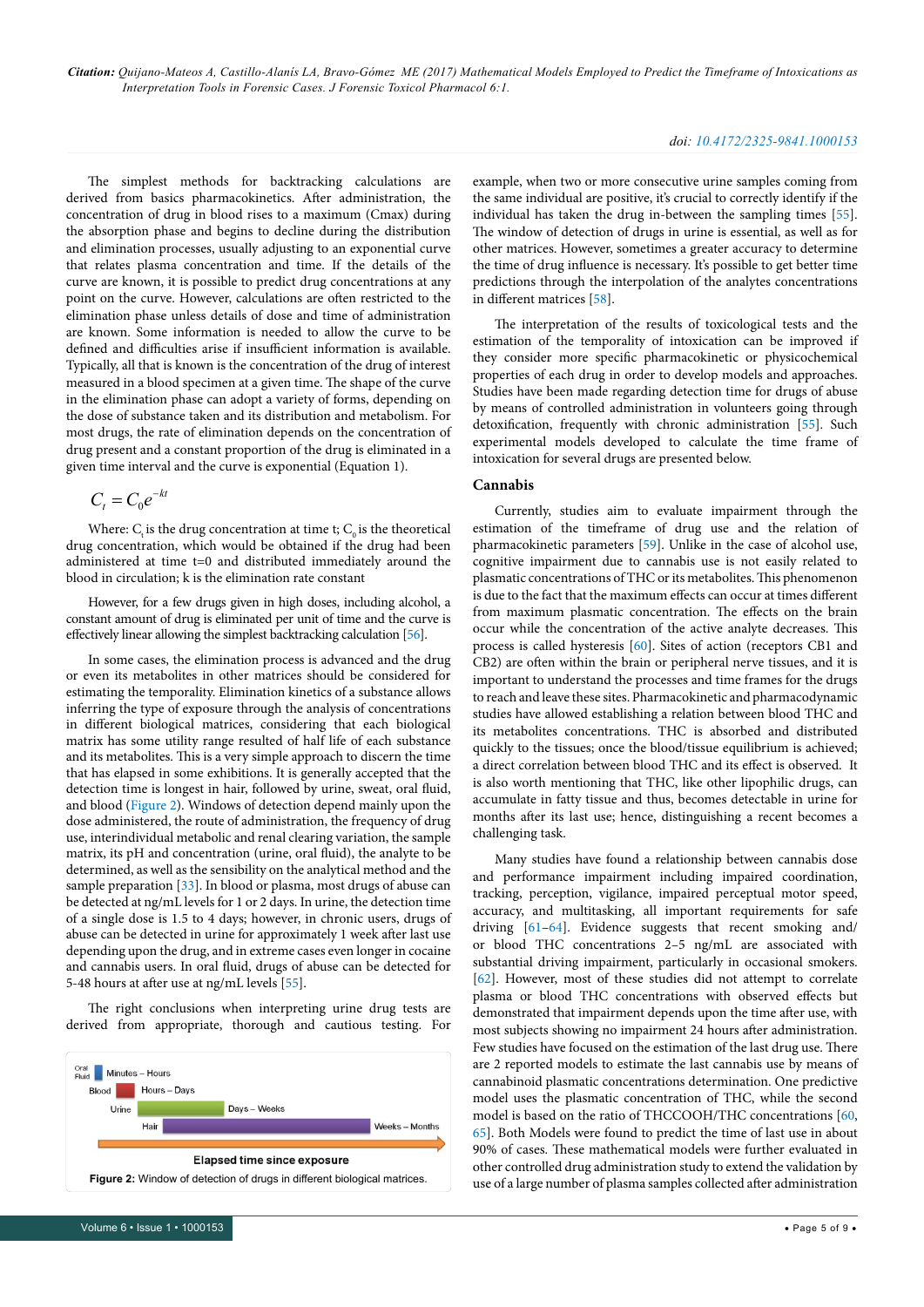# *doi: 10.4172/2325-9841.1000153*

of single and multiple doses of THC and to examine the effectiveness of the models at low plasma cannabinoid concentrations. Plasmatic THC and THCCOOH were determined with GC/MS and predicted times of cannabis smoking, based on each model, were compared with actual smoking times. The most accurate approach applied a combination of the models [[54](#page-8-3)]. The models provide an objective and validated method for assessing the contribution of cannabis to accidents or clinical symptoms.

Another attempt for developing a predictive mathematical model calculating time of last exposure from whole blood concentrations typically employ a theoretical 0.5 whole blood-to-plasma (WB/P) ratio. No studies previously evaluated predictive models utilizing empirically-derived WB/P ratios, or whole blood cannabinoid pharmacokinetics after subchronic THC dosing. Ten male chronic, daily cannabis smokers received escalating around-the-clock oral THC (40-120 mg daily) for 8 days. Cannabinoids were quantified in whole blood and plasma by two-dimensional gas chromatography-mass spectrometry. Predictive models estimating time since last cannabis intake from whole blood and plasma cannabinoid concentrations were inaccurate during abstinence, but highly accurate during active THC dosing. THC redistribution from large cannabinoid body stores and high circulating THCCOOH concentrations create different pharmacokinetic profiles than those in less than daily cannabis smokers that were used to derive the models. Thus, the models do not accurately predict time of last THC intake in individuals consuming THC daily [\[66](#page-8-14)].

# **MDMA**

Literature has reported that MDMA undergoes extensive enantioselective disposition in humans. There are 2 reported models to estimate the last MDMA use, both are based on the enantioselective disposition of MDMA and its metabolites; one employs the plasmatic concentrations and the other one urinary concentrations. The first one was reported by Fallon et al. [\[29\]](#page-7-14) who studied the enantioselective disposition of MDMA and MDA following oral administration of racemic MDMA (40 mg) to eight male volunteers. The result was a predictive model (Equation 2) using either total or individual enantiomer drug plasma concentrations. This model was tested using multiple regression analysis. The model was fitted using the natural logarithms of the enantiomer concentrations as the predictors yielding results highly significant  $[F = 220 (df = 2,42), P < 0.00005]$  and gave a further improved  $r^2$  value of 0.913. As well as being highly significant overall (*P*<0.00005), each coefficient was also significant to the model (*P*<0.01), i.e., both enantiomer concentrations were required. The residuals of the model were examined to check the assumptions of regression analysis, which were reasonably satisfied [\[29\]](#page-7-14).

Mathematical modeling of plasma enantiomeric composition versus sampling time demonstrated the applicability of using stereochemical data for the prediction of time elapsed after drug administration. The model is accurate enough to predict within a 6-h range. However, they conclude that future experiments involving more subjects and more frequent sampling may allow refinement of the model and sharper predictions [\[29](#page-7-14)].

# **t=13.17 ln [(R) – MDMA] - 12.78 ln [(S) – MDMA] - 5.12**

Where: Time in hours post drug ingestion (t), where *(R)*-, *(S)*-, and *(R,S)*-MDMA are the concentrations of the individual enantiomers and total MDMA in plasma, respectively proposed by Fallon et al [[29](#page-7-14)]

The second model was reported by Schwaninger et al. [[28](#page-7-13)] after a controlled study characterizing enantiomer disposition in urine. They employed the R/S ratio concentrations to predict time elapsed since consumption, the following *R/S* cut-offs were selected to divide data into time of ingestion earlier or later than 24 h: *R/S* of 2 for MDMA, HMMA sulfate, and HMMA glucuronide and *R/S* of 1 for MDA, HMMA, and DHMA sulfate. Percentages of samples fitted correctly to these groups at a chosen *R/S* ratio were 87% (MDMA), 91% (MDA), 93% (HMMA), 91% (DHMA sulfate), 96% (HMMA sulfate), and 96% (HMMA glucuronide). Changes in *R/S* ratios could be observed over time for all analytes, with steady increases in the first 48 h. *R/S* ratios could help to roughly estimate time of MDMA ingestion and therefore, improve interpretation of MDMA and metabolite urinary concentrations in clinical and forensic toxicology. This model is less accurate than the previous one with plasma concentrations because employs cut-offs instead of mathematical equations; however significantly improves urinary MDMA and metabolite interpretation in clinical and forensic toxicology [[28](#page-7-13)].

# **Cocaine**

Some reports in literature suggest that metabolite:cocaine ratios could prove useful for estimating time of last use for intravenous, intranasal, smoked and subcutaneous cocaine usage [[37](#page-7-22),[67](#page-8-15)[,68\]](#page-8-16). After a controlled subcutaneous cocaine administration Scheidweiler et al. [\[28\]](#page-7-13) found that metabolite:cocaine ratios increased after cocaine administration, this trend is potentially helpful for interpreting time of last use. BE:COC and EME:COC ratios generally increased over time, indicating that a specimen containing high concentrations of cocaine relative to BE and EME suggests recent cocaine use. Although, multiple dosing or binge use may produce results differing from single administration studies [[38](#page-7-23)]. Comparison of cocaine, BE and EME concentrations in different matrix may also be useful; generally, median cocaine and EME oral fluid to plasma (S/P) ratios were greater than one from 0.5–24h after both doses, while BE S/P ratios were typically less than one. Although the S/P ratios are highly variable between subjects following subcutaneous cocaine [\[38\]](#page-7-23).

# **Opioids**

A model to estimate the time interval elapsed since the last use of heroin and blood collection has been reported by Dubois et al. [\[69\]](#page-8-17). That study was conducted on 11 patients, all of them heroin users and undergoing detoxification. Several plasma samples were taken during the detoxification process and heroin metabolites like 6-acetylmorphine (6AM), morphine (MOR), morphine-6-glucuronide (M6G) and morphine-3 glucuronide (M3G) concentrations were determined by UHPLC-MS-MS. Quadratic equations for all metabolites were established except for 6AM [\(Figure 3\)](#page-6-12). The time elapsed since the last heroin use and sample collection in chronic drug users might be satisfactory for heroin metabolites prediction in plasma. The mathematical equations to model the temporal course of MOR, M6G and M3G after heroin inhalation were derived from the data related to the times stated by the 11 patients undergoing Rapid Opioid Detoxification under Anesthesia (RODA). These models were used to estimate the last heroin used, however, the reliability of the equations was also evaluated in the same patients.

A mayor issue with this study is that the model only works for chronic heroin users. The equations involving MOR, M6G and M3G concentrations contemplate residual metabolites due to prior heroin use [[69](#page-8-17)].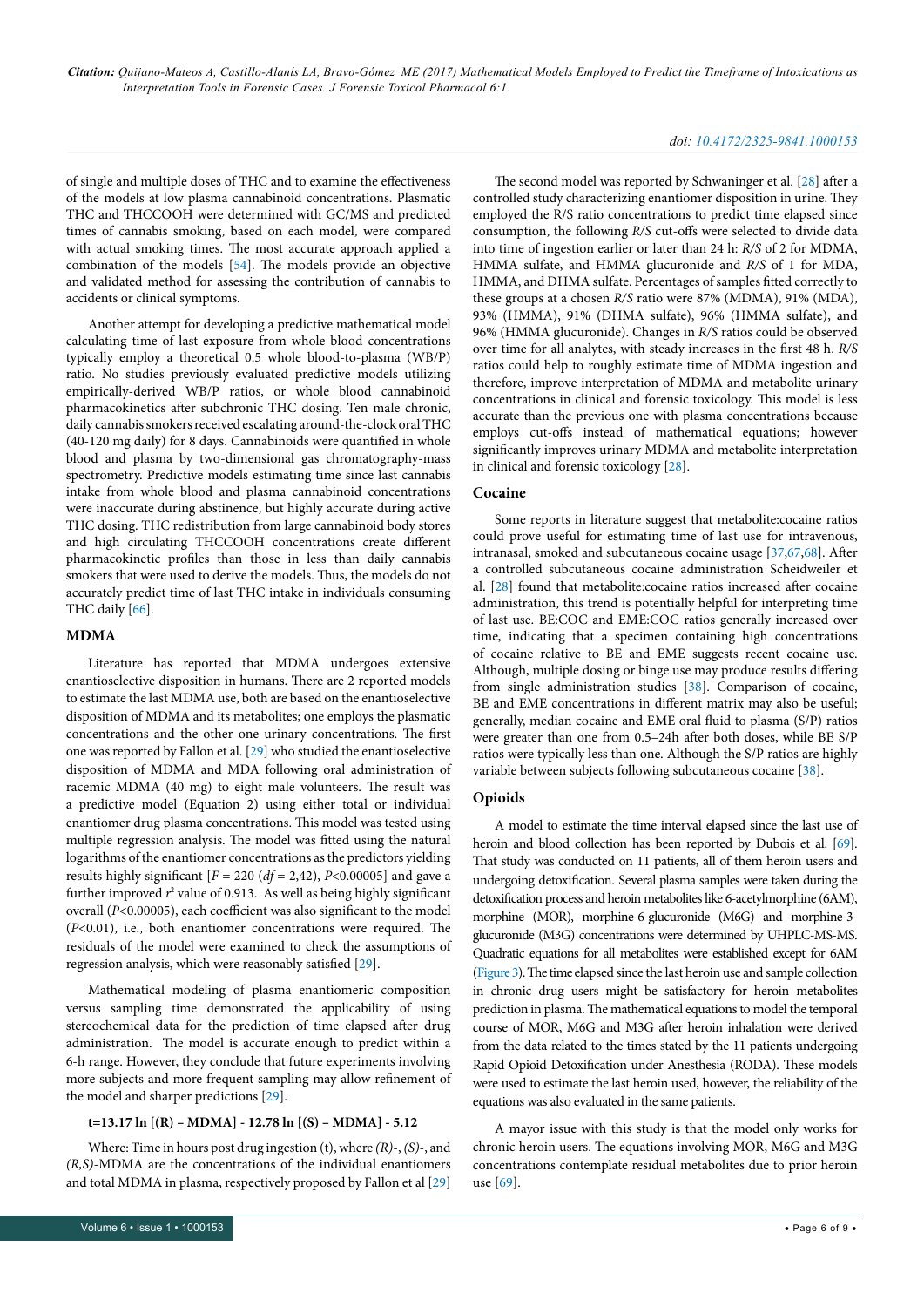# *doi: 10.4172/2325-9841.1000153*

<span id="page-6-12"></span>Morphine:  $Delay(h) = 73.8 - 27.6 \ln MOR + 2.66(\ln MOR)^2$  $M6G: Delay(h) = 97.9 - 23.8 \ln M6G + 1.18(\ln M6G)^2$  $M3G: Delay(h) = 172.2 - 35.8 \ln M3G + 1.77(\ln M3G)^2$ 

**Figure 3:** Quadratic models to calculate the time delay (in hours) between last heroin use and time of sample collection using morphine (MOR) concentrations, morphine-6-glucuronide (M6G), or morphine-3-glucuronide (M3G) blood concentrations, proposed by Dubois et al.[69].

# **Discussion and Conclusion**

Analysis of the results of toxicological tests is a delicate task, where the interpretation of substances (drugs and/or metabolites) concentrations in body fluids is clearly directed by the attorney's questions. This article focuses on the review of some strategies developed to distinguish recent consumption from chronic consumption and how to calculate the time elapsed from consumption to the time of the event being investigated.

Identifying and quantifying a substance in a particular biological sample does not necessarily mean that it can be directly linked to a crime. In some cases, it's necessary to estimate the last time when the substance was consumed and when did the maximum plasmatic concentrations take place. These time facts can be better correlated to determine psychomotor functions impairment in forensic investigations related to DUID cases or in clinical evaluations. For substances like amphetamine, there is a positive relationship between blood amphetamines concentrations and impairment [\[70](#page-8-18)], however the onset of impairing effects of THC lags behind the increase in plasma concentration during absorption; thus, the effects remain relatively constant as the concentration decreases dramatically because of THC distribution and metabolism (hysteresis) [[71\]](#page-8-19). Besides, the interpretation of such information becomes complex due to the fact that some substances are rapidly eliminated from the body and the time necessary to obtain a warrant for a biological sample can exceed the plasma half-life of the substance. Also, the route of administration and dose will play a determining role.

In standard practice, drug concentration in a sample can be compared to reference values to determine whether it is a therapeutic or toxic exposure. Ratios relating the parent drug to its metabolites (P/M ratios) can be useful in resolving whether an administration is acute (high P/M ratio value) or if it's chronic. However, it is difficult to establish an accurate timeframe for exposure relying only on this data. It should be considered that even though several methods to perform toxicological tests on different biological samples have been developed [\[72](#page-8-20)–[77](#page-8-21)], there are no validated methods to calculate the time elapsed since the last consumption of a substance (except for Cannabis) in a positive drug test [\[78](#page-8-22)[,79\]](#page-8-23), and there are few models to estimate plasmatic drug concentrations from the ones determined in other biological matrices. Some studies have focused on establishing the correlation of drug concentrations in paired samples, such as whole blood and urine [\[66\]](#page-8-14) or blood and oral fluid [[80](#page-8-24)]. However, most of them have been published for cannabis, amphetamine, and in rare cases, cocaine. These models are based on studies of controlled drug administration in voluntary subjects (most of them with history of single or multiple drug use history).

Studies reported in literature developed to solve the questions considered in the introduction, follow one of two strategies, the analysis of concentrations during elimination phase of volunteers, or controlled administration studies. Both approaches have advantages and limitations, in the first approach the main problem is to deal with a possible polydrug users and the samples might come from both occasional and frequent users; at this point is important to be aware that the chronic exposure changes pharmacokinetic parameters, complicating the adequate interpretation of these data due to poor control over the variables. On the other hand, controlled administration studies, overcome the control of variables problem, but the legal and ethical considerations in humans lead to use lower doses with respect to street doses, they cannot be used with all kinds of drugs and must be carried out on voluntary chronic users after cessation, for example, in prison inmates or rehabilitation patients. Although these studies provide valuable information to estimate windows of detection in frequent users of large amounts of drugs, seldom data for occasional users of single doses is offered.

This paper presented interesting and useful approaches for several drugs, based on specific physicochemical and pharmacological characteristics, expanding the analytical determination to other metabolites or biomarkers in different matrices in order to follow drugs to-metabolite or metabolite-to-metabolite tissue/biological fluid concentration ratios with time improving the interpretation of toxicological results. The interpretation of biomarkers should be cautious since the available information encourages the detection of more than one marker to avoid misinterpretation.

# **Acknowledgments**

This review is part of project No. 247925 funded by the National Council for Science and Technology (CONACyT) from Mexico.

#### **References**

- <span id="page-6-3"></span>1. [Stimpfl T, Muller K, Gergov M, LeBeau M, Polettini A, et al. \(2011\) Laboratory](http://www.tiaft.org/data/uploads/documents/tiaft-sta-laboratory-guidelines.pdf)  [Guidelines. TIAFT-Bulletin XXXI: 23-26.](http://www.tiaft.org/data/uploads/documents/tiaft-sta-laboratory-guidelines.pdf)
- <span id="page-6-0"></span>2. [Goldstein PJ \(1985\) The Drugs / Violence Nexus](http://www.drugpolicy.org/docUploads/nexus.pdf) : A Tripartite Conceptual [Framework. J Drugs Issues 39: 493-506.](http://www.drugpolicy.org/docUploads/nexus.pdf)
- <span id="page-6-1"></span>3. [Musshoff F, Stamer UM, Madea B \(2010\) Pharmacogenetics and forensic](https://linkinghub.elsevier.com/retrieve/pii/S0379-0738(10)00349-X)  [toxicology. Forensic Sci Int 203: 53-62.](https://linkinghub.elsevier.com/retrieve/pii/S0379-0738(10)00349-X)
- <span id="page-6-2"></span>4. [Kreuz DS, Axelrod J \(1973\) Delta-9-tetrahydrocannabinol: localization in](http://www.sciencemag.org/cgi/pmidlookup?view=long&pmid=4682965)  [body fat. Science 179: 391-393.](http://www.sciencemag.org/cgi/pmidlookup?view=long&pmid=4682965)
- <span id="page-6-4"></span>5. [Johansson E, Norén K, Sjövall J, Halldin MM \(1989\) Determination of delta](F:\1.SciTechnol\JFTP\JFTPVolume.6\JFTPVolume6.1\JFTP6.1_W\JFTP-17-135(153)\dx.doi.org\10.1002\bmc.1130030109)  [1-tetrahydrocannabinol in human fat biopsies from marihuana users by gas](F:\1.SciTechnol\JFTP\JFTPVolume.6\JFTPVolume6.1\JFTP6.1_W\JFTP-17-135(153)\dx.doi.org\10.1002\bmc.1130030109)  [chromatography-mass spectrometry. Biomed Chromatogr 3: 35-38.](F:\1.SciTechnol\JFTP\JFTPVolume.6\JFTPVolume6.1\JFTP6.1_W\JFTP-17-135(153)\dx.doi.org\10.1002\bmc.1130030109)
- <span id="page-6-5"></span>6. [Johansson E, Agurell S, Hollister LE, Halldin MM \(1988\) Prolonged apparent](http://onlinelibrary.wiley.com/doi/10.1111/j.2042-7158.1988.tb05272.x/abstract)  [half-life of delta 1-tetrahydrocannabinol in plasma of chronic marijuana users.](http://onlinelibrary.wiley.com/doi/10.1111/j.2042-7158.1988.tb05272.x/abstract)  [J Pharm Pharmacol 40: 374-375.](http://onlinelibrary.wiley.com/doi/10.1111/j.2042-7158.1988.tb05272.x/abstract)
- <span id="page-6-6"></span>7. [Leuschner JT a, Harvey DJ, Bullingham RES, Paton WDM \(1986\)](http://dmd.aspetjournals.org/content/14/2/230.long)  [Pharmacokinetics of delta-9-tetrahydrocannabinol in rabbits following single](http://dmd.aspetjournals.org/content/14/2/230.long)  [or multiple intravenous doses. Drug Metab Dispos 14: 230-238.](http://dmd.aspetjournals.org/content/14/2/230.long)
- <span id="page-6-7"></span>8. [Garrett ER, Hunt CA \(1977\) Pharmacokinetics of delta-9-tetrahydrocannabinol](http://jpharmsci.org/article/S0022-3549(15)39215-7/pdf)  [in dogs. J Pharm Sci 66: 395-407.](http://jpharmsci.org/article/S0022-3549(15)39215-7/pdf)
- <span id="page-6-8"></span>9. [Anizan S, Milman G, Desrosiers N, Barnes AJ, Gorelick DA, et al. \(2013\)](https://www.ncbi.nlm.nih.gov/pubmed/23954944)  [Oral fluid cannabinoid concentrations following controlled smoked cannabis](https://www.ncbi.nlm.nih.gov/pubmed/23954944)  [in chronic frequent and occasional smokers. Anal Bioanal Chem 405: 8451-](https://www.ncbi.nlm.nih.gov/pubmed/23954944) [8461.](https://www.ncbi.nlm.nih.gov/pubmed/23954944)
- <span id="page-6-9"></span>10. [Desrosiers NA, Himes SK, Scheidweiler KB, Concheiro-Guisan M, Gorelick](http://clinchem.aaccjnls.org/content/60/4/631.long)  [DA, et al. \(2014\) Phase I and II cannabinoid disposition in blood and plasma](http://clinchem.aaccjnls.org/content/60/4/631.long)  [of occasional and frequent smokers following controlled smoked cannabis.](http://clinchem.aaccjnls.org/content/60/4/631.long)  [Clin Chem 60: 631-643.](http://clinchem.aaccjnls.org/content/60/4/631.long)
- <span id="page-6-10"></span>11. [Toennes SW, Ramaekers JG, Theunissen EL, Moeller MR, Kauert GF \(2008\)](https://oup.silverchair-cdn.com/oup/backfile/Content_public/Journal/jat/32/7/10.1093/jat/32.7.470/2/32-7-470.pdf?Expires=1500032765&Signature=TPRNN4O9990Zl2wAdCgvNTH0aNZoiGZyj7bfdhXBsGzTqB0q~SRt4H6EsW6yN6fJJMq8nYQNK3FfJrOKP9BEJRWxbDR2QzyoLFa9~udFZlRj2bXpBgfFV1~ZuYV8C-7bVoF710teceIf3URrN8Kltu1S8zHSSJ0XL8OzAd6nQhqnDrd-v43mukl3hs0rBI5STyNmByLv1KlZk5YDZHKmURFkiccrM2L32Z3FiAStuSPxDpeFDDtj9Dy36R-kvxrk8~ZaABh1kj0AHvZ07b9Nd3DJkPG57RH3cPZUEATwByWk6ondMojTJAbCEVsGaslpDPH8FL5yRu6l0G8WjtrF6w__&Key-Pair-Id=APKAIUCZBIA4LFILENAME)  [Comparison of Cannabinoid Pharmacokinetic Properties in Occasional and](https://oup.silverchair-cdn.com/oup/backfile/Content_public/Journal/jat/32/7/10.1093/jat/32.7.470/2/32-7-470.pdf?Expires=1500032765&Signature=TPRNN4O9990Zl2wAdCgvNTH0aNZoiGZyj7bfdhXBsGzTqB0q~SRt4H6EsW6yN6fJJMq8nYQNK3FfJrOKP9BEJRWxbDR2QzyoLFa9~udFZlRj2bXpBgfFV1~ZuYV8C-7bVoF710teceIf3URrN8Kltu1S8zHSSJ0XL8OzAd6nQhqnDrd-v43mukl3hs0rBI5STyNmByLv1KlZk5YDZHKmURFkiccrM2L32Z3FiAStuSPxDpeFDDtj9Dy36R-kvxrk8~ZaABh1kj0AHvZ07b9Nd3DJkPG57RH3cPZUEATwByWk6ondMojTJAbCEVsGaslpDPH8FL5yRu6l0G8WjtrF6w__&Key-Pair-Id=APKAIUCZBIA4LFILENAME)  [Heavy Users Smoking a Marijuana or Placebo Joint. J Anal Toxicol 32: 470-](https://oup.silverchair-cdn.com/oup/backfile/Content_public/Journal/jat/32/7/10.1093/jat/32.7.470/2/32-7-470.pdf?Expires=1500032765&Signature=TPRNN4O9990Zl2wAdCgvNTH0aNZoiGZyj7bfdhXBsGzTqB0q~SRt4H6EsW6yN6fJJMq8nYQNK3FfJrOKP9BEJRWxbDR2QzyoLFa9~udFZlRj2bXpBgfFV1~ZuYV8C-7bVoF710teceIf3URrN8Kltu1S8zHSSJ0XL8OzAd6nQhqnDrd-v43mukl3hs0rBI5STyNmByLv1KlZk5YDZHKmURFkiccrM2L32Z3FiAStuSPxDpeFDDtj9Dy36R-kvxrk8~ZaABh1kj0AHvZ07b9Nd3DJkPG57RH3cPZUEATwByWk6ondMojTJAbCEVsGaslpDPH8FL5yRu6l0G8WjtrF6w__&Key-Pair-Id=APKAIUCZBIA4LFILENAME) [477.](https://oup.silverchair-cdn.com/oup/backfile/Content_public/Journal/jat/32/7/10.1093/jat/32.7.470/2/32-7-470.pdf?Expires=1500032765&Signature=TPRNN4O9990Zl2wAdCgvNTH0aNZoiGZyj7bfdhXBsGzTqB0q~SRt4H6EsW6yN6fJJMq8nYQNK3FfJrOKP9BEJRWxbDR2QzyoLFa9~udFZlRj2bXpBgfFV1~ZuYV8C-7bVoF710teceIf3URrN8Kltu1S8zHSSJ0XL8OzAd6nQhqnDrd-v43mukl3hs0rBI5STyNmByLv1KlZk5YDZHKmURFkiccrM2L32Z3FiAStuSPxDpeFDDtj9Dy36R-kvxrk8~ZaABh1kj0AHvZ07b9Nd3DJkPG57RH3cPZUEATwByWk6ondMojTJAbCEVsGaslpDPH8FL5yRu6l0G8WjtrF6w__&Key-Pair-Id=APKAIUCZBIA4LFILENAME)
- <span id="page-6-11"></span>12. [Huestis MA, Cone EJ \(1998\) Differentiating new marijuana use from residual](https://oup.silverchair-cdn.com/oup/backfile/Content_public/Journal/jat/22/6/10.1093/jat/22.6.445/2/22-6-445.pdf?Expires=1500032812&Signature=X~pajkBdjBIPgc6eyB79F1vK75HrjzveiJt8SX1U8wtJQzvy3aX0~UANtOyO5lHdWiWctgJX8QREogqzLspAsXJ6uqJqeK2xbopfbEYnKvKvy7PWF7lXkTSknzt6WCToiWHhGmSKceqXyWYkPL2kTjjRs90y1vrEesL-ghD-JaPY0LcURzyDuXufdlLpw-r~ugJXhcgwCteypACgfV0NCOSe~FSj7qym2qleSr2j~veNfX0Z0KbS4UjAECak1jaJHXphYI18IfWKiPlmDC2VGPZF3-Nr94hNiL4NS53y7hWS19zJ~yVBU5~R9TXl6PQEZMiw1-KJEa3lH3eE3lAq8Q__&Key-Pair-Id=APKAIUCZBIA4LFILENAME)  [drug excretion in occasional marijuana users. J Anal Toxicol 22: 445-454.](https://oup.silverchair-cdn.com/oup/backfile/Content_public/Journal/jat/22/6/10.1093/jat/22.6.445/2/22-6-445.pdf?Expires=1500032812&Signature=X~pajkBdjBIPgc6eyB79F1vK75HrjzveiJt8SX1U8wtJQzvy3aX0~UANtOyO5lHdWiWctgJX8QREogqzLspAsXJ6uqJqeK2xbopfbEYnKvKvy7PWF7lXkTSknzt6WCToiWHhGmSKceqXyWYkPL2kTjjRs90y1vrEesL-ghD-JaPY0LcURzyDuXufdlLpw-r~ugJXhcgwCteypACgfV0NCOSe~FSj7qym2qleSr2j~veNfX0Z0KbS4UjAECak1jaJHXphYI18IfWKiPlmDC2VGPZF3-Nr94hNiL4NS53y7hWS19zJ~yVBU5~R9TXl6PQEZMiw1-KJEa3lH3eE3lAq8Q__&Key-Pair-Id=APKAIUCZBIA4LFILENAME)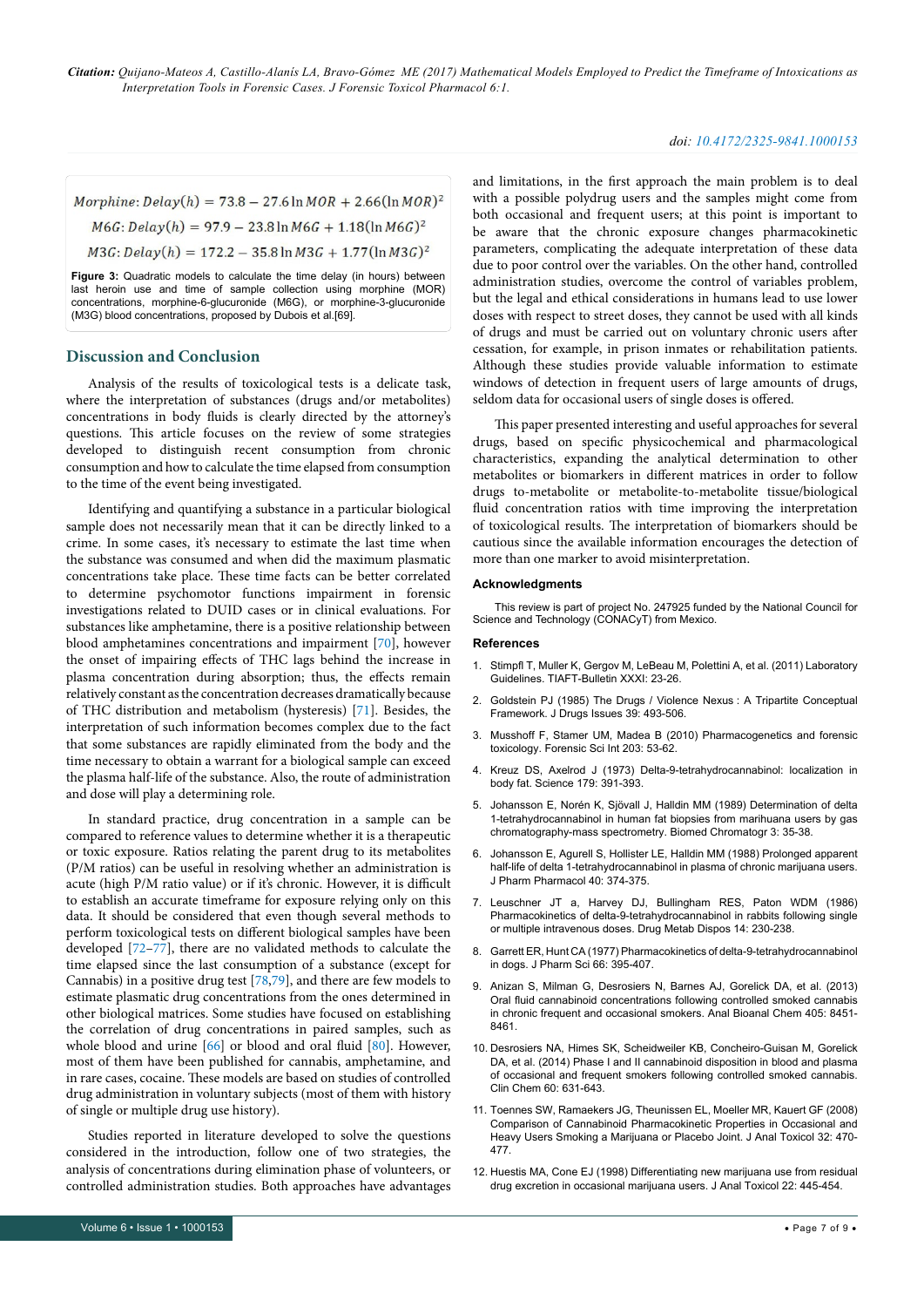### *doi: 10.4172/2325-9841.1000153*

- 13. [Lafolie P, Beck O, Blennow G, Boréus L, Borg S, et al. \(1991\) Importance](http://clinchem.aaccjnls.org/content/37/11/1927.long)  [of creatinine analyses of urine when screening for abused drugs. Clin Chem](http://clinchem.aaccjnls.org/content/37/11/1927.long)  [37: 1927-1931.](http://clinchem.aaccjnls.org/content/37/11/1927.long)
- <span id="page-7-0"></span>14. [Manno JE, Ferslew KE, R. MB \(1984\) Urine excretion patterns of cannabinoids](http://www.sciencedirect.com/science/book/9780120446209)  [and the clinical application of the EMIT-d.a.u. cannabinoid urine assay for](http://www.sciencedirect.com/science/book/9780120446209)  substance abuse treatment. In: Agurell S, Dewey WE, Willette RE (eds.) [Cannabinoids Chemical, Pharmacol. Ther Asp Academic Press, Orlando, pp](http://www.sciencedirect.com/science/book/9780120446209)  [281-290.](http://www.sciencedirect.com/science/book/9780120446209)
- <span id="page-7-1"></span>15. Fraser AD, Worth D (1999) Urinary excretion profiles of 11-nor-9-carboxydelta9-tetrahydrocannabinol: a delta9-THCCOOH to creatinine ratio study. J Anal Toxicol 23: 531-534.
- <span id="page-7-2"></span>16. [Fraser AD, Worth D \(2003\) Urinary excretion profiles of 11-nor-9-carboxy-](http://www.sciencedirect.com/science/article/pii/S037907380300046X?via%3Dihub)[Delta9-tetrahydrocannabinol: A Delta9-THC-COOH to creatinine ratio study](http://www.sciencedirect.com/science/article/pii/S037907380300046X?via%3Dihub)  [#2. Forensic Sci Int 133: 26-31.](http://www.sciencedirect.com/science/article/pii/S037907380300046X?via%3Dihub)
- <span id="page-7-3"></span>17. [Fraser AD, Worth D \(2004\) Urinary excretion profiles of 11-nor-9-carboxy-](http://www.sciencedirect.com/science/article/pii/S0379073804002099?via%3Dihub)[Delta9- tetrahydrocannabinol and 11-hydroxy-Delta9-THC: Cannabinoid](http://www.sciencedirect.com/science/article/pii/S0379073804002099?via%3Dihub)  [metabolites to creatinine ratio study IV. Forensic Sci Int 143: 147-152.](http://www.sciencedirect.com/science/article/pii/S0379073804002099?via%3Dihub)
- <span id="page-7-4"></span>18. [Desrosiers NA, Lee D, Concheiro-Guisan M, Scheidweiler KB, Gorelick DA,](http://clinchem.aaccjnls.org/content/60/2/361.long)  [et al. \(2014\) Urinary cannabinoid disposition in occasional and frequent](http://clinchem.aaccjnls.org/content/60/2/361.long)  [smokers: is THC-glucuronide in sequential urine samples a marker of recent](http://clinchem.aaccjnls.org/content/60/2/361.long)  [use in frequent smokers? Clin Chem 6-0.](http://clinchem.aaccjnls.org/content/60/2/361.long)
- <span id="page-7-5"></span>19. [Segura M, Ortuño J, Farré M, McLure J, Pujadas M, et al.](http://pubs.acs.org/doi/abs/10.1021/tx010051p)  [\(2001\) 3,4-Dihydroxymethamphetamine \(HHMA\): a major in vivo](http://pubs.acs.org/doi/abs/10.1021/tx010051p)  [3,4-methylenedioxymethamphetamine \(MDMA\) metabolite in humans. Chem](http://pubs.acs.org/doi/abs/10.1021/tx010051p)  [Res Toxicol 14: 1203-1208.](http://pubs.acs.org/doi/abs/10.1021/tx010051p)
- 20. [De La Torre R, Farré M, Ortuño J, Mas M, Brenneisen R, et al. \(2000\) Non](http://onlinelibrary.wiley.com/doi/10.1046/j.1365-2125.2000.00121.x/abstract)[linear pharmacokinetics of MDMA \('ecstasy'\) in humans. Br J Clin Pharmacol](http://onlinelibrary.wiley.com/doi/10.1046/j.1365-2125.2000.00121.x/abstract)  [49: 104-109.](http://onlinelibrary.wiley.com/doi/10.1046/j.1365-2125.2000.00121.x/abstract)
- <span id="page-7-6"></span>21. [Helmlin H, Bracher K, Bourquin D, Vonlanthen D, R. B \(1996\) Analysis of](https://oup.silverchair-cdn.com/oup/backfile/Content_public/Journal/jat/20/6/10.1093/jat/20.6.432/2/20-6-432.pdf?Expires=1500033843&Signature=M9e0mI7biC1IqneomvZZf2Aeb8RU4WqGZRzE2CbNxTyDsr92dgraVaXSkZlBkrjf1U73~7WpMwlRGjNJXXqLYNdDWUu0~v2olUFVjGWEKfvbxDtY1kMa2feSz0sJj3SjtekU4jclKV8Dgr6OptPzqGJMUMLVapRBwd63HEKjabY5HsMfyAqLmiYihmYYB~ZdHh8mjX49jlq9TNdLdHCV2cJlQXNZD662LmfrLvYOBdAzv78OnxN6ixAY6HL-1ki3FLdWKEP6Nmsp-Mcqdd~cNSl~Ec6rlT3KN5pcY92MeBYdxbecFwlyd7Rdr8ATyqn1EYU-EBP05iALXa-rVVLMOw__&Key-Pair-Id=APKAIUCZBIA4LFILENAME)  [3,4-methylenedioxymethamphetamine \(MDMA\) and its metabolites in plasma](https://oup.silverchair-cdn.com/oup/backfile/Content_public/Journal/jat/20/6/10.1093/jat/20.6.432/2/20-6-432.pdf?Expires=1500033843&Signature=M9e0mI7biC1IqneomvZZf2Aeb8RU4WqGZRzE2CbNxTyDsr92dgraVaXSkZlBkrjf1U73~7WpMwlRGjNJXXqLYNdDWUu0~v2olUFVjGWEKfvbxDtY1kMa2feSz0sJj3SjtekU4jclKV8Dgr6OptPzqGJMUMLVapRBwd63HEKjabY5HsMfyAqLmiYihmYYB~ZdHh8mjX49jlq9TNdLdHCV2cJlQXNZD662LmfrLvYOBdAzv78OnxN6ixAY6HL-1ki3FLdWKEP6Nmsp-Mcqdd~cNSl~Ec6rlT3KN5pcY92MeBYdxbecFwlyd7Rdr8ATyqn1EYU-EBP05iALXa-rVVLMOw__&Key-Pair-Id=APKAIUCZBIA4LFILENAME)  [and urine by HPLC-DAD and GC-MS. J Anal Toxicol 20: 432-440.](https://oup.silverchair-cdn.com/oup/backfile/Content_public/Journal/jat/20/6/10.1093/jat/20.6.432/2/20-6-432.pdf?Expires=1500033843&Signature=M9e0mI7biC1IqneomvZZf2Aeb8RU4WqGZRzE2CbNxTyDsr92dgraVaXSkZlBkrjf1U73~7WpMwlRGjNJXXqLYNdDWUu0~v2olUFVjGWEKfvbxDtY1kMa2feSz0sJj3SjtekU4jclKV8Dgr6OptPzqGJMUMLVapRBwd63HEKjabY5HsMfyAqLmiYihmYYB~ZdHh8mjX49jlq9TNdLdHCV2cJlQXNZD662LmfrLvYOBdAzv78OnxN6ixAY6HL-1ki3FLdWKEP6Nmsp-Mcqdd~cNSl~Ec6rlT3KN5pcY92MeBYdxbecFwlyd7Rdr8ATyqn1EYU-EBP05iALXa-rVVLMOw__&Key-Pair-Id=APKAIUCZBIA4LFILENAME)
- <span id="page-7-7"></span>22. [Mas M, Farré M, de la Torre R, Roset PN, Ortuño J, et al. \(1999\)](http://jpet.aspetjournals.org/cgi/pmidlookup?view=long&pmid=10381769)  [Cardiovascular and neuroendocrine effects and pharmacokinetics of 3,](http://jpet.aspetjournals.org/cgi/pmidlookup?view=long&pmid=10381769)  [4-methylenedioxymethamphetamine in humans. J Pharmacol Exp Ther 290:](http://jpet.aspetjournals.org/cgi/pmidlookup?view=long&pmid=10381769)  [136-145.](http://jpet.aspetjournals.org/cgi/pmidlookup?view=long&pmid=10381769)
- <span id="page-7-8"></span>23. [Abraham TT, Barnes AJ, Lowe RH, Kolbrich Spargo EA, Milman G, et al.](https://oup.silverchair-cdn.com/oup/backfile/Content_public/Journal/jat/33/8/10.1093/jat/33.8.439/2/33-8-439.pdf?Expires=1500033943&Signature=C~IsIxdQfXc~VsMp8XoNmDLJpCDQIhkO7si6J4mxfqQBfCeM9Vkf0gHqRlQezrlZ6AJGVicL0hi2XSFm~jh9pNUzpGkoJ96gPb7STYMi5bd5-1vMeKD6HQsj2RkYr-sD71Tu4vsyBxc-xKP1WsoJFve2IBjXYXFiOs7cWp4QTKXRxW0Wmr~g58qGrl5PhpuX2cK3AtXjxOieSB5r97PkWb229NN0DtwnO8fAeujfKNbGFKQzExoEyv1w6qtj0-wnv6hd~qf1urqym7RKTDs2Bv9YYyJNjUCpplrrVYSwORH02SIy1CYzDvKEJUQKXoMVIIdh2VX6aKd8nhQHZsLwww__&Key-Pair-Id=APKAIUCZBIA4LFILENAME)  [\(2009\) Urinary MDMA, MDA, HMMA, and HMA excretion following controlled](https://oup.silverchair-cdn.com/oup/backfile/Content_public/Journal/jat/33/8/10.1093/jat/33.8.439/2/33-8-439.pdf?Expires=1500033943&Signature=C~IsIxdQfXc~VsMp8XoNmDLJpCDQIhkO7si6J4mxfqQBfCeM9Vkf0gHqRlQezrlZ6AJGVicL0hi2XSFm~jh9pNUzpGkoJ96gPb7STYMi5bd5-1vMeKD6HQsj2RkYr-sD71Tu4vsyBxc-xKP1WsoJFve2IBjXYXFiOs7cWp4QTKXRxW0Wmr~g58qGrl5PhpuX2cK3AtXjxOieSB5r97PkWb229NN0DtwnO8fAeujfKNbGFKQzExoEyv1w6qtj0-wnv6hd~qf1urqym7RKTDs2Bv9YYyJNjUCpplrrVYSwORH02SIy1CYzDvKEJUQKXoMVIIdh2VX6aKd8nhQHZsLwww__&Key-Pair-Id=APKAIUCZBIA4LFILENAME)  [MDMA administration to humans. J Anal Toxicol 33: 439-446.](https://oup.silverchair-cdn.com/oup/backfile/Content_public/Journal/jat/33/8/10.1093/jat/33.8.439/2/33-8-439.pdf?Expires=1500033943&Signature=C~IsIxdQfXc~VsMp8XoNmDLJpCDQIhkO7si6J4mxfqQBfCeM9Vkf0gHqRlQezrlZ6AJGVicL0hi2XSFm~jh9pNUzpGkoJ96gPb7STYMi5bd5-1vMeKD6HQsj2RkYr-sD71Tu4vsyBxc-xKP1WsoJFve2IBjXYXFiOs7cWp4QTKXRxW0Wmr~g58qGrl5PhpuX2cK3AtXjxOieSB5r97PkWb229NN0DtwnO8fAeujfKNbGFKQzExoEyv1w6qtj0-wnv6hd~qf1urqym7RKTDs2Bv9YYyJNjUCpplrrVYSwORH02SIy1CYzDvKEJUQKXoMVIIdh2VX6aKd8nhQHZsLwww__&Key-Pair-Id=APKAIUCZBIA4LFILENAME)
- <span id="page-7-9"></span>24. [Shin HS, Donike M \(1996\) Stereospecific Derivatization of Amphetamines,](http://pubs.acs.org/doi/abs/10.1021/ac960365v)  [Phenol Alkylamines, and Hydroxyamines and Quantification of the](http://pubs.acs.org/doi/abs/10.1021/ac960365v)  [Enantiomers by Capillary GC/MS. Anal Chem 68: 3015-3020.](http://pubs.acs.org/doi/abs/10.1021/ac960365v)
- <span id="page-7-10"></span>25. [Beckett A, Shenoy E, Salmon J \(1972\) The influence of replacement of the](http://onlinelibrary.wiley.com/doi/10.1111/j.2042-7158.1972.tb08964.x/abstract)  [N-ethyl group by the cyanoethyl group on the absorption, distribution and](http://onlinelibrary.wiley.com/doi/10.1111/j.2042-7158.1972.tb08964.x/abstract)  [metabolism of \(plus or minus\)-ethylamphetamine in man. J Pharm Pharmacol](http://onlinelibrary.wiley.com/doi/10.1111/j.2042-7158.1972.tb08964.x/abstract)  [24: 194-202.](http://onlinelibrary.wiley.com/doi/10.1111/j.2042-7158.1972.tb08964.x/abstract)
- <span id="page-7-11"></span>26. [Spitzer M, Franke B, Walter H, Buechler J, Wunderlich AP, et al. \(2001\)](http://www.sciencedirect.com/science/article/pii/S0028390801000600?via%3Dihub)  [Enantio-selective cognitive and brain activation effects of N-ethyl-3,4](http://www.sciencedirect.com/science/article/pii/S0028390801000600?via%3Dihub) [methylenedioxyamphetamine in humans. Neuropharmacology 41: 263-271.](http://www.sciencedirect.com/science/article/pii/S0028390801000600?via%3Dihub)
- <span id="page-7-12"></span>27. [Pizarro N, Ortuño J, Farré M, Hernández-López C, Pujadas M, et al. \(2002\)](https://oup.silverchair-cdn.com/oup/backfile/Content_public/Journal/jat/26/3/10.1093/jat/26.3.157/2/26-3-157.pdf?Expires=1500034092&Signature=CjTe4ZtMGKFrbbFYJuAO2JGKYq3orTbfAjC7vn9TtA~pR9SLAZrUm~IwURKN15jydk2p3rWdmpBEYa0kGLxFmUyLF28ySsTslGYfJMycmcthHCcHh5vzmDIM0ES6EHJoaDOp1YobQ1IAfiROiBdKWgA~smCSimOd0ouwJCjZ7MVir2k-ZctTOR3Xoew-vXlr1A6pjVZxAvvgOVOShNl2zDLJO8NCXIYJXRSNVxFaNiMRIBRXZEhBAIrahtTgjMkSCwF9~F4XmS3JAtF3W2RC2EpeNSHY1TCpLb-Q23yXPbDP214TQA8gQ3CNj4Vt-FrzwbxdXwkumPaXmvxdH599fA__&Key-Pair-Id=APKAIUCZBIA4LFILENAME)  [Determination of MDMA and its metabolites in blood and urine by gas](https://oup.silverchair-cdn.com/oup/backfile/Content_public/Journal/jat/26/3/10.1093/jat/26.3.157/2/26-3-157.pdf?Expires=1500034092&Signature=CjTe4ZtMGKFrbbFYJuAO2JGKYq3orTbfAjC7vn9TtA~pR9SLAZrUm~IwURKN15jydk2p3rWdmpBEYa0kGLxFmUyLF28ySsTslGYfJMycmcthHCcHh5vzmDIM0ES6EHJoaDOp1YobQ1IAfiROiBdKWgA~smCSimOd0ouwJCjZ7MVir2k-ZctTOR3Xoew-vXlr1A6pjVZxAvvgOVOShNl2zDLJO8NCXIYJXRSNVxFaNiMRIBRXZEhBAIrahtTgjMkSCwF9~F4XmS3JAtF3W2RC2EpeNSHY1TCpLb-Q23yXPbDP214TQA8gQ3CNj4Vt-FrzwbxdXwkumPaXmvxdH599fA__&Key-Pair-Id=APKAIUCZBIA4LFILENAME)  [chromatography-mass spectrometry and analysis of enantiomers by capillary](https://oup.silverchair-cdn.com/oup/backfile/Content_public/Journal/jat/26/3/10.1093/jat/26.3.157/2/26-3-157.pdf?Expires=1500034092&Signature=CjTe4ZtMGKFrbbFYJuAO2JGKYq3orTbfAjC7vn9TtA~pR9SLAZrUm~IwURKN15jydk2p3rWdmpBEYa0kGLxFmUyLF28ySsTslGYfJMycmcthHCcHh5vzmDIM0ES6EHJoaDOp1YobQ1IAfiROiBdKWgA~smCSimOd0ouwJCjZ7MVir2k-ZctTOR3Xoew-vXlr1A6pjVZxAvvgOVOShNl2zDLJO8NCXIYJXRSNVxFaNiMRIBRXZEhBAIrahtTgjMkSCwF9~F4XmS3JAtF3W2RC2EpeNSHY1TCpLb-Q23yXPbDP214TQA8gQ3CNj4Vt-FrzwbxdXwkumPaXmvxdH599fA__&Key-Pair-Id=APKAIUCZBIA4LFILENAME)  [electrophoresis. J Anal Toxicol 26: 157-165.](https://oup.silverchair-cdn.com/oup/backfile/Content_public/Journal/jat/26/3/10.1093/jat/26.3.157/2/26-3-157.pdf?Expires=1500034092&Signature=CjTe4ZtMGKFrbbFYJuAO2JGKYq3orTbfAjC7vn9TtA~pR9SLAZrUm~IwURKN15jydk2p3rWdmpBEYa0kGLxFmUyLF28ySsTslGYfJMycmcthHCcHh5vzmDIM0ES6EHJoaDOp1YobQ1IAfiROiBdKWgA~smCSimOd0ouwJCjZ7MVir2k-ZctTOR3Xoew-vXlr1A6pjVZxAvvgOVOShNl2zDLJO8NCXIYJXRSNVxFaNiMRIBRXZEhBAIrahtTgjMkSCwF9~F4XmS3JAtF3W2RC2EpeNSHY1TCpLb-Q23yXPbDP214TQA8gQ3CNj4Vt-FrzwbxdXwkumPaXmvxdH599fA__&Key-Pair-Id=APKAIUCZBIA4LFILENAME)
- <span id="page-7-13"></span>28. 28. [Schwaninger AE, Meyer MR, Barnes AJ, Kolbrich-Spargo E a, Gorelick](http://www.sciencedirect.com/science/article/pii/S0006295211007039?via%3Dihub)  [D a, et al. \(2012\) Stereoselective urinary MDMA \(ecstasy\) and metabolites](http://www.sciencedirect.com/science/article/pii/S0006295211007039?via%3Dihub)  excretion kinetics following controlled MDMA administration to humans. [Biochem Pharmacol 83: 131-138.](http://www.sciencedirect.com/science/article/pii/S0006295211007039?via%3Dihub)
- <span id="page-7-14"></span>29. [Fallon JK, Kicman AT, Henry JA, Milligan PJ, Cowan DA, et al.](http://clinchem.aaccjnls.org/content/45/7/1058.long)  [\(1999\) Stereospecific analysis and enantiomeric disposition of 3,](http://clinchem.aaccjnls.org/content/45/7/1058.long)  [4-methylenedioxymethamphetamine \(Ecstasy\) in humans. Clin Chem 45:](http://clinchem.aaccjnls.org/content/45/7/1058.long)  [1058-1069.](http://clinchem.aaccjnls.org/content/45/7/1058.long)
- <span id="page-7-15"></span>30. [Pizarro N, Farre M, Pujadas M, Peiro AM, Roset PN, et al. \(2004\)](http://dmd.aspetjournals.org/cgi/pmidlookup?view=long&pmid=15319342)  [Stereochemical analysis of 3,4-methylenedioxymethamphetamine and its](http://dmd.aspetjournals.org/cgi/pmidlookup?view=long&pmid=15319342)  [main metabolites in human samples including the catechol-type metabolite](http://dmd.aspetjournals.org/cgi/pmidlookup?view=long&pmid=15319342)  [\(3,4-dihydroxymethamphetamine\). Drug Metab Dispos 32: 1001-1007.](http://dmd.aspetjournals.org/cgi/pmidlookup?view=long&pmid=15319342)
- <span id="page-7-16"></span>31. [Afonso L, Mohammad T, Thatai D \(2007\) Crack Whips the Heart: A Review of](http://www.ajconline.org/article/S0002-9149(07)01197-6/fulltext)  [the Cardiovascular Toxicity of Cocaine. Am J Cardiol 100: 1040-1043.](http://www.ajconline.org/article/S0002-9149(07)01197-6/fulltext)
- <span id="page-7-17"></span>32. [Jatlow P \(1988\) Cocaine: Analysis, pharmacokinetics, and metabolic](http://images.biomedsearch.com/3043924/yjbm00074-0007.pdf?AWSAccessKeyId=AKIAIBOKHYOLP4MBMRGQ&Expires=1500076800&Signature=rgQdyJaM804aiz2ARLHTVJUhmEo%3D)  [disposition. Yale J Biol Med 61: 105-113.](http://images.biomedsearch.com/3043924/yjbm00074-0007.pdf?AWSAccessKeyId=AKIAIBOKHYOLP4MBMRGQ&Expires=1500076800&Signature=rgQdyJaM804aiz2ARLHTVJUhmEo%3D)
- <span id="page-7-18"></span>33. [Vandevenne M, Vandenbussche H, Verstraete A \(2000\) Detection time of](https://www.transmedco.com/mm5/media/drug_detection_times_urine_saliva_blood.pdf)  [drugs of abuse in urine. Acta Clin Belg 55: 323-333.](https://www.transmedco.com/mm5/media/drug_detection_times_urine_saliva_blood.pdf)
- <span id="page-7-19"></span>34. [Cone EJ, Sampson-Cone AH, Darwin WD, Huestis MA, Oyler JM \(2003\)](https://pdfs.semanticscholar.org/b9b1/e936afef4f09529cc6f502bfd5f7f6b02765.pdf)  [Urine testing for cocaine abuse: metabolic and excretion patterns following](https://pdfs.semanticscholar.org/b9b1/e936afef4f09529cc6f502bfd5f7f6b02765.pdf)  [different routes of administration and methods for detection of false-negative](https://pdfs.semanticscholar.org/b9b1/e936afef4f09529cc6f502bfd5f7f6b02765.pdf)  [results. J Anal Toxicol 27: 386-401.](https://pdfs.semanticscholar.org/b9b1/e936afef4f09529cc6f502bfd5f7f6b02765.pdf)
- <span id="page-7-20"></span>35. [Klette KL, Poch GK, Czarny R, Lau CO \(2000\) Simultaneous GC-MS analysis](https://oup.silverchair-cdn.com/oup/backfile/Content_public/Journal/jat/24/7/10.1093/jat/24.7.482/2/24-7-482.pdf?Expires=1500034926&Signature=hGW~BK5y1zFY5YWohcbodvTb1QoAZO2sSpObSRMU~d0ZopIg-eQ703Qt-ImHqCx6obuAKk6hc-CPzur7NqjWdnfeknGn0t-TutSGmj0xMidQJHCS7w9dJHtnkQY~KKSBoqy5wk19x8sEo0XJyxZarLOJV3N1J3s0UQO4zxJQ4NXCGR2V4FVAA1XD9LCypnyXFaayShez3fCL2OYLTBgqqqDvFI3Yo4NBCBCrSzkNo8jNpyVZS-W~LUTPEkEe9ZMJ3ncbQ86E4yBm0kfOshCixZtAkml~t4kJMQgyCb8GM3O1Y6nfWaysb3xio7mtVYtojyXta82odfMa8r2Re~Ep7Q__&Key-Pair-Id=APKAIUCZBIA4LFILENAME)  [of meta- and para-hydroxybenzoylecgonine and norbenzoylecgonine: a](https://oup.silverchair-cdn.com/oup/backfile/Content_public/Journal/jat/24/7/10.1093/jat/24.7.482/2/24-7-482.pdf?Expires=1500034926&Signature=hGW~BK5y1zFY5YWohcbodvTb1QoAZO2sSpObSRMU~d0ZopIg-eQ703Qt-ImHqCx6obuAKk6hc-CPzur7NqjWdnfeknGn0t-TutSGmj0xMidQJHCS7w9dJHtnkQY~KKSBoqy5wk19x8sEo0XJyxZarLOJV3N1J3s0UQO4zxJQ4NXCGR2V4FVAA1XD9LCypnyXFaayShez3fCL2OYLTBgqqqDvFI3Yo4NBCBCrSzkNo8jNpyVZS-W~LUTPEkEe9ZMJ3ncbQ86E4yBm0kfOshCixZtAkml~t4kJMQgyCb8GM3O1Y6nfWaysb3xio7mtVYtojyXta82odfMa8r2Re~Ep7Q__&Key-Pair-Id=APKAIUCZBIA4LFILENAME)  [secondary method to corroborate cocaine ingestion using nonhydrolytic](https://oup.silverchair-cdn.com/oup/backfile/Content_public/Journal/jat/24/7/10.1093/jat/24.7.482/2/24-7-482.pdf?Expires=1500034926&Signature=hGW~BK5y1zFY5YWohcbodvTb1QoAZO2sSpObSRMU~d0ZopIg-eQ703Qt-ImHqCx6obuAKk6hc-CPzur7NqjWdnfeknGn0t-TutSGmj0xMidQJHCS7w9dJHtnkQY~KKSBoqy5wk19x8sEo0XJyxZarLOJV3N1J3s0UQO4zxJQ4NXCGR2V4FVAA1XD9LCypnyXFaayShez3fCL2OYLTBgqqqDvFI3Yo4NBCBCrSzkNo8jNpyVZS-W~LUTPEkEe9ZMJ3ncbQ86E4yBm0kfOshCixZtAkml~t4kJMQgyCb8GM3O1Y6nfWaysb3xio7mtVYtojyXta82odfMa8r2Re~Ep7Q__&Key-Pair-Id=APKAIUCZBIA4LFILENAME)  [metabolites. J Anal Toxicol 24: 482-488.](https://oup.silverchair-cdn.com/oup/backfile/Content_public/Journal/jat/24/7/10.1093/jat/24.7.482/2/24-7-482.pdf?Expires=1500034926&Signature=hGW~BK5y1zFY5YWohcbodvTb1QoAZO2sSpObSRMU~d0ZopIg-eQ703Qt-ImHqCx6obuAKk6hc-CPzur7NqjWdnfeknGn0t-TutSGmj0xMidQJHCS7w9dJHtnkQY~KKSBoqy5wk19x8sEo0XJyxZarLOJV3N1J3s0UQO4zxJQ4NXCGR2V4FVAA1XD9LCypnyXFaayShez3fCL2OYLTBgqqqDvFI3Yo4NBCBCrSzkNo8jNpyVZS-W~LUTPEkEe9ZMJ3ncbQ86E4yBm0kfOshCixZtAkml~t4kJMQgyCb8GM3O1Y6nfWaysb3xio7mtVYtojyXta82odfMa8r2Re~Ep7Q__&Key-Pair-Id=APKAIUCZBIA4LFILENAME)
- <span id="page-7-21"></span>36. [Isenschmid DS, Fischman MW, Foltin RW, Caplan YH \(1992\) Concentration](https://academic.oup.com/jat/article-abstract/16/5/311/797785/Concentration-of-Cocaine-and-Metabolites-in-Plasma?redirectedFrom=PDF)  [of cocaine and metabolites in plasma of humans following intravenous](https://academic.oup.com/jat/article-abstract/16/5/311/797785/Concentration-of-Cocaine-and-Metabolites-in-Plasma?redirectedFrom=PDF)  [administration and smoking of cocaine. J Anal Toxicol 16: 311-314.](https://academic.oup.com/jat/article-abstract/16/5/311/797785/Concentration-of-Cocaine-and-Metabolites-in-Plasma?redirectedFrom=PDF)
- <span id="page-7-22"></span>37. [Jufer RA, Wstadik A, Walsh SL, Levine BS, Cone EJ \(2000\) Elimination of](https://academic.oup.com/jat/article-lookup/doi/10.1093/jat/24.7.467)  [cocaine and metabolites in plasma, saliva, and urine following repeated oral](https://academic.oup.com/jat/article-lookup/doi/10.1093/jat/24.7.467)  [administration to human volunteers. J Anal Toxicol 24: 467-477.](https://academic.oup.com/jat/article-lookup/doi/10.1093/jat/24.7.467)
- <span id="page-7-23"></span>38. [Scheidweiler KB, Spargo EAK, Kelly TL, Cone EJ, Barnes AJ, et al. \(2010\)](http://pt.wkhealth.com/pt/re/lwwgateway/landingpage.htm;jsessionid=ZnLLV0L8dQ8v5Ghvhdy2dsfZvpDG07w0nBPwBJ4QsQmKbQ4NfbfG!721960586!181195628!8091!-1?sid=WKPTLP:landingpage&an=00007691-201010000-00014)  [Pharmacokinetics of Cocaine and Metabolites in Human Oral Fluid and](http://pt.wkhealth.com/pt/re/lwwgateway/landingpage.htm;jsessionid=ZnLLV0L8dQ8v5Ghvhdy2dsfZvpDG07w0nBPwBJ4QsQmKbQ4NfbfG!721960586!181195628!8091!-1?sid=WKPTLP:landingpage&an=00007691-201010000-00014)  [Correlation with Plasma Concentrations following Controlled Administration.](http://pt.wkhealth.com/pt/re/lwwgateway/landingpage.htm;jsessionid=ZnLLV0L8dQ8v5Ghvhdy2dsfZvpDG07w0nBPwBJ4QsQmKbQ4NfbfG!721960586!181195628!8091!-1?sid=WKPTLP:landingpage&an=00007691-201010000-00014)  [Ther Drug Monit 32: 628-637.](http://pt.wkhealth.com/pt/re/lwwgateway/landingpage.htm;jsessionid=ZnLLV0L8dQ8v5Ghvhdy2dsfZvpDG07w0nBPwBJ4QsQmKbQ4NfbfG!721960586!181195628!8091!-1?sid=WKPTLP:landingpage&an=00007691-201010000-00014)
- <span id="page-7-24"></span>39. [Smith ML, Shimomura ET, Summers J, Paul BD, Jenkins AJ, et al.](https://oup.silverchair-cdn.com/oup/backfile/Content_public/Journal/jat/25/7/10.1093/jat/25.7.504/2/25-7-504.pdf?Expires=1500035407&Signature=eJDzFfCKchaPuEIDgDXGvXHj~4Y~XoOuY9kTsfdJoaksHr~hm38qbYwaXAiDDCnlMBb2BBPQ2LsUZ1nHKfhiEywbYDIpmrJTkkI8jV4kX6~pQh3P-xHFFNezO2FOL6rRO37UxrZKNcTnb5xcYMcnJcsHRuipUchYbDzmuLnZ8EYMmv6mw9G-zosYkc-ocuRxdh7V-iwi-EwCRqlfdS25ecJ8Zx~q4U7nx~qsjTMO8ri7XynwIw3WZRpr7YUapH4Fc13RyzM6cNTMXvuJr8KZfxQYL~YS6s6zLjTBZpSt9v1eb7qnuo3bV7ItntQ6Q54uYEvuAWObZQpj4Qsb1V-yiQ__&Key-Pair-Id=APKAIUCZBIA4LFILENAME)  [\(2001\) Urinary excretion profiles for total morphine, free morphine, and](https://oup.silverchair-cdn.com/oup/backfile/Content_public/Journal/jat/25/7/10.1093/jat/25.7.504/2/25-7-504.pdf?Expires=1500035407&Signature=eJDzFfCKchaPuEIDgDXGvXHj~4Y~XoOuY9kTsfdJoaksHr~hm38qbYwaXAiDDCnlMBb2BBPQ2LsUZ1nHKfhiEywbYDIpmrJTkkI8jV4kX6~pQh3P-xHFFNezO2FOL6rRO37UxrZKNcTnb5xcYMcnJcsHRuipUchYbDzmuLnZ8EYMmv6mw9G-zosYkc-ocuRxdh7V-iwi-EwCRqlfdS25ecJ8Zx~q4U7nx~qsjTMO8ri7XynwIw3WZRpr7YUapH4Fc13RyzM6cNTMXvuJr8KZfxQYL~YS6s6zLjTBZpSt9v1eb7qnuo3bV7ItntQ6Q54uYEvuAWObZQpj4Qsb1V-yiQ__&Key-Pair-Id=APKAIUCZBIA4LFILENAME)  [6-acetylmorphine following smoked and intravenous heroin. J Anal Toxicol](https://oup.silverchair-cdn.com/oup/backfile/Content_public/Journal/jat/25/7/10.1093/jat/25.7.504/2/25-7-504.pdf?Expires=1500035407&Signature=eJDzFfCKchaPuEIDgDXGvXHj~4Y~XoOuY9kTsfdJoaksHr~hm38qbYwaXAiDDCnlMBb2BBPQ2LsUZ1nHKfhiEywbYDIpmrJTkkI8jV4kX6~pQh3P-xHFFNezO2FOL6rRO37UxrZKNcTnb5xcYMcnJcsHRuipUchYbDzmuLnZ8EYMmv6mw9G-zosYkc-ocuRxdh7V-iwi-EwCRqlfdS25ecJ8Zx~q4U7nx~qsjTMO8ri7XynwIw3WZRpr7YUapH4Fc13RyzM6cNTMXvuJr8KZfxQYL~YS6s6zLjTBZpSt9v1eb7qnuo3bV7ItntQ6Q54uYEvuAWObZQpj4Qsb1V-yiQ__&Key-Pair-Id=APKAIUCZBIA4LFILENAME)  [25: 504-514.](https://oup.silverchair-cdn.com/oup/backfile/Content_public/Journal/jat/25/7/10.1093/jat/25.7.504/2/25-7-504.pdf?Expires=1500035407&Signature=eJDzFfCKchaPuEIDgDXGvXHj~4Y~XoOuY9kTsfdJoaksHr~hm38qbYwaXAiDDCnlMBb2BBPQ2LsUZ1nHKfhiEywbYDIpmrJTkkI8jV4kX6~pQh3P-xHFFNezO2FOL6rRO37UxrZKNcTnb5xcYMcnJcsHRuipUchYbDzmuLnZ8EYMmv6mw9G-zosYkc-ocuRxdh7V-iwi-EwCRqlfdS25ecJ8Zx~q4U7nx~qsjTMO8ri7XynwIw3WZRpr7YUapH4Fc13RyzM6cNTMXvuJr8KZfxQYL~YS6s6zLjTBZpSt9v1eb7qnuo3bV7ItntQ6Q54uYEvuAWObZQpj4Qsb1V-yiQ__&Key-Pair-Id=APKAIUCZBIA4LFILENAME)
- <span id="page-7-25"></span>40. [Beck O, Böttcher M \(2006\) Paradoxical results in urine drug testing for](https://academic.oup.com/jat/article/30/2/73/725988/Paradoxical-Results-in-Urine-Drug-Testing-for-6)  [6-acetylmorphine and total opiates: implications for best analytical strategy.](https://academic.oup.com/jat/article/30/2/73/725988/Paradoxical-Results-in-Urine-Drug-Testing-for-6)  [J Anal Toxicol 30: 73-79.](https://academic.oup.com/jat/article/30/2/73/725988/Paradoxical-Results-in-Urine-Drug-Testing-for-6)
- <span id="page-7-26"></span>41. Cone EJ, Welch P, Mitchell JM, Paul BD (1991) Forensic drug testing for opiates: I. Detection of 6-acetylmorphine in urine as an indicator of recent heroin exposure; drug and assay considerations and detection times. J Anal Toxicol 15: 1-7.
- <span id="page-7-27"></span>42. [Oyler JM, Cone EJ, Joseph RE, Huestis MA \(2000\) Identification of](https://oup.silverchair-cdn.com/oup/backfile/Content_public/Journal/jat/24/7/10.1093/jat/24.7.530/2/24-7-530.pdf?Expires=1500037733&Signature=Sd0Kl2t6c9w3LB-NVyPEHlGjVD7grOHYdQZiSIKnolmYt0cgQmZ40dHxbUTkpnkQalp3xIZof7QfwlhosbI9zxw3gjk4RmDHO9Sl5OZ993sCMpk5S93BAGzUDv9Tmo985Mvh8B65-PHghvjVPU4dxM5TtgKgw9LVMo1R7aiNnq3rVetHQuJmlzH8KgqVtMePKw09YtqzFIwxVE-SBqAyVVGRNir76JorNAfodH0k51hAUlLGm8-BzZqqyEL1QUSRCirQhDyZGH5E6Kya3ffp0-zMbdlNS74w-YOEpaDl2bZ2pc92-XumOJQzE57dV7ChNbd6A~CLnIr4SFLEdPuFUg__&Key-Pair-Id=APKAIUCZBIA4LFILENAME)  [hydrocodone in human urine following controlled codeine administration. J](https://oup.silverchair-cdn.com/oup/backfile/Content_public/Journal/jat/24/7/10.1093/jat/24.7.530/2/24-7-530.pdf?Expires=1500037733&Signature=Sd0Kl2t6c9w3LB-NVyPEHlGjVD7grOHYdQZiSIKnolmYt0cgQmZ40dHxbUTkpnkQalp3xIZof7QfwlhosbI9zxw3gjk4RmDHO9Sl5OZ993sCMpk5S93BAGzUDv9Tmo985Mvh8B65-PHghvjVPU4dxM5TtgKgw9LVMo1R7aiNnq3rVetHQuJmlzH8KgqVtMePKw09YtqzFIwxVE-SBqAyVVGRNir76JorNAfodH0k51hAUlLGm8-BzZqqyEL1QUSRCirQhDyZGH5E6Kya3ffp0-zMbdlNS74w-YOEpaDl2bZ2pc92-XumOJQzE57dV7ChNbd6A~CLnIr4SFLEdPuFUg__&Key-Pair-Id=APKAIUCZBIA4LFILENAME)  [Anal Toxicol 24: 530-535.](https://oup.silverchair-cdn.com/oup/backfile/Content_public/Journal/jat/24/7/10.1093/jat/24.7.530/2/24-7-530.pdf?Expires=1500037733&Signature=Sd0Kl2t6c9w3LB-NVyPEHlGjVD7grOHYdQZiSIKnolmYt0cgQmZ40dHxbUTkpnkQalp3xIZof7QfwlhosbI9zxw3gjk4RmDHO9Sl5OZ993sCMpk5S93BAGzUDv9Tmo985Mvh8B65-PHghvjVPU4dxM5TtgKgw9LVMo1R7aiNnq3rVetHQuJmlzH8KgqVtMePKw09YtqzFIwxVE-SBqAyVVGRNir76JorNAfodH0k51hAUlLGm8-BzZqqyEL1QUSRCirQhDyZGH5E6Kya3ffp0-zMbdlNS74w-YOEpaDl2bZ2pc92-XumOJQzE57dV7ChNbd6A~CLnIr4SFLEdPuFUg__&Key-Pair-Id=APKAIUCZBIA4LFILENAME)
- <span id="page-7-28"></span>43. Cylwik B, Chrostek L, Szmitkowski M (2007) Nonoxidative metabolites of ethanol as a markers of recent alcohol drinking. Pol Merkur Lekarski 23: 235- 238.
- <span id="page-7-29"></span>44. [Helander A, Beck O \(2005\) Ethyl sulfate: a metabolite of ethanol in humans](https://pdfs.semanticscholar.org/0b54/fb804632e93d716e9361e829c7bf92717802.pdf)  [and a potential biomarker of acute alcohol intake. J Anal Toxicol 29: 270-274.](https://pdfs.semanticscholar.org/0b54/fb804632e93d716e9361e829c7bf92717802.pdf)
- <span id="page-7-30"></span>45. [De Giovanni N, Cittadini F, Martello S \(2015\) The usefulness of biomarkers](http://onlinelibrary.wiley.com/doi/10.1002/dta.1763/abstract)  [of alcohol abuse in hair and serum carbohydrate-deficient transferrin: a case](http://onlinelibrary.wiley.com/doi/10.1002/dta.1763/abstract)  [report. Drug Test Anal 7: 703-707.](http://onlinelibrary.wiley.com/doi/10.1002/dta.1763/abstract)
- <span id="page-7-31"></span>46. [Lee D, Milman G, Barnes AJ, Goodwin RS, Hirvonen J, et al. \(2011\) Oral fluid](http://clinchem.aaccjnls.org/content/57/8/1127.long)  [cannabinoids in chronic, daily Cannabis smokers during sustained, monitored](http://clinchem.aaccjnls.org/content/57/8/1127.long)  [abstinence. Clin Chem 57: 1127-1136.](http://clinchem.aaccjnls.org/content/57/8/1127.long)
- 47. [Andås HT, Krabseth H-M, Enger A, Marcussen BN, Haneborg A-M, et al.](http://journals.lww.com/drug-monitoring/Abstract/2014/12000/Detection_Time_for_THC_in_Oral_Fluid_After.19.aspx)  [\(2014\) Detection time for THC in oral fluid after frequent cannabis smoking.](http://journals.lww.com/drug-monitoring/Abstract/2014/12000/Detection_Time_for_THC_in_Oral_Fluid_After.19.aspx)  [Ther Drug Monit 36: 808-814.](http://journals.lww.com/drug-monitoring/Abstract/2014/12000/Detection_Time_for_THC_in_Oral_Fluid_After.19.aspx)
- <span id="page-7-32"></span>48. [Odell MS, Frei MY, Gerostamoulos D, Chu M, Lubman DI \(2015\) Residual](https://linkinghub.elsevier.com/retrieve/pii/S0379-0738(15)00040-7)  [cannabis levels in blood, urine and oral fluid following heavy cannabis use.](https://linkinghub.elsevier.com/retrieve/pii/S0379-0738(15)00040-7)  [Forensic Sci Int 249: 173-180.](https://linkinghub.elsevier.com/retrieve/pii/S0379-0738(15)00040-7)
- 49. [Newmeyer MN, Desrosiers NA, Lee D, Mendu DR, Barnes AJ, et al. \(2014\)](http://onlinelibrary.wiley.com/doi/10.1002/dta.1632/abstract)  [Cannabinoid disposition in oral fluid after controlled cannabis smoking in](http://onlinelibrary.wiley.com/doi/10.1002/dta.1632/abstract)  [frequent and occasional smokers. Drug Test Anal 6: 1002-1010.](http://onlinelibrary.wiley.com/doi/10.1002/dta.1632/abstract)
- <span id="page-7-33"></span>50. [Reiter A, Hake J, Meissner C, Rohwer J, Friedrich HJ, et al. \(2001\) Time of](http://www.sciencedirect.com/science/article/pii/S0379073800004370?via%3Dihub)  [drug elimination in chronic drug abusers. Case study of 52 patients in a "low](http://www.sciencedirect.com/science/article/pii/S0379073800004370?via%3Dihub)[step" detoxification ward. Forensic Sci Int 119: 248-253.](http://www.sciencedirect.com/science/article/pii/S0379073800004370?via%3Dihub)
- <span id="page-7-34"></span>51. [Karschner EL, Schwope DM, Schwilke EW, Goodwin RS, Kelly DL, et al.](http://onlinelibrary.wiley.com/doi/10.1111/j.1360-0443.2009.02705.x/abstract)  [\(2012\) Predictive model accuracy in estimating last Δ](http://onlinelibrary.wiley.com/doi/10.1111/j.1360-0443.2009.02705.x/abstract)9-tetrahydrocannabinol [\(THC\) intake from plasma and whole blood cannabinoid concentrations in](http://onlinelibrary.wiley.com/doi/10.1111/j.1360-0443.2009.02705.x/abstract)  [chronic, daily cannabis smokers administered subchronic oral THC. Drug](http://onlinelibrary.wiley.com/doi/10.1111/j.1360-0443.2009.02705.x/abstract)  [Alcohol Depend 125: 313-319.](http://onlinelibrary.wiley.com/doi/10.1111/j.1360-0443.2009.02705.x/abstract)